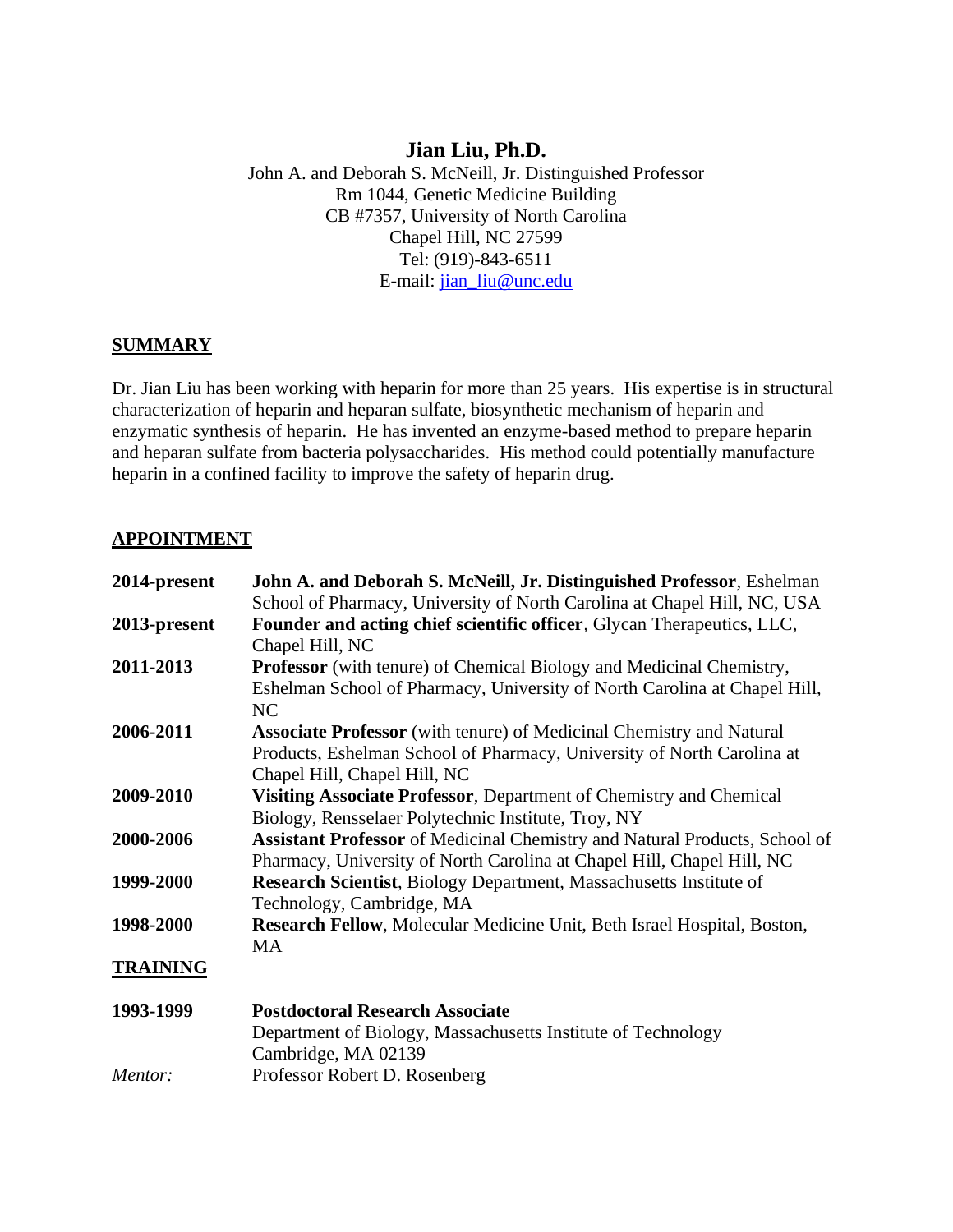| 1989-1993              | <b>Ph.D. in Medicinal Chemistry and Natural Products</b>                                      |
|------------------------|-----------------------------------------------------------------------------------------------|
| <i>Thesis Advisor:</i> | College of Pharmacy, The University of Iowa, Iowa City, Iowa.<br>Professor Robert J. Linhardt |
| 1984-1987              | M.S. in Biochemistry, Nankai University, Tianjin, China.                                      |

**1980-1984 B.S. in Chemistry**, Nankai University, Tianjin, China.

## **FUNDING**

### *Active*

- 1) National Heart, Lung and Blood Institute. 1R01HL094463-09, July 1 of 2018 to June 30 of 2022. Project title: "In vitro synthesis of recombinant heparan sulfate" (Principal Investigator, Jian Liu). Direct cost \$345,426/yr for 4 years, 15% effort.
- 2) National Heart, Lung and Blood Institute. R01 HL144970, January 15 of 2019 to December 31 of 2021. Project title: "Synthesis and pharmacological evaluation of homogeneous ultra-low molecular weight heparins" (PI: Jian Liu). Direct cost \$228,000/yr for 3 years, 10% effort.
- 3) Glycan Therapeutics, LLC, July 4, 2019 to June 30th, 2021. Project title: "Development of a New Carbohydrate-based Anticoagulant Drug" (NIH SBIR grant R44HL139187-02, PI Dr. Vijay Pagadala). Role in the project: Co-PI. Direct cost \$164,000/yr for two years, 5% effort.
- 4) National Science Foundation, DMR-1933525, 9/1/2020 to 8/30/2024. Project title: "GlycoMIP-Automating the Synthesis of Rationally Designed Glycomaterials" (PI, Dr. Maren Roman). Role in the project: Co-PI. Direct cost \$50,000/yr 1 and yr 5, \$100,000/ yr2-yr4, 5% effort
- 5) National Aging Institute, RF1AG069039, 9/15/2020 to 8/30/2023. Project title: "Heparan sulfate 3-O-sulfation in transcellular propagation of tauopathy in Alzheimer's Disease" (PI Dr. Chunyu Wang). Role in the project: Co-PI. Direct cost \$60,000/yr for four years.
- 6) National Institute for General Medical Sciences, 2R01GM072667-14. 1/1/2021 to 12/31/2024. Project title: Enabling synthesis and biological studies of homogeneous heparan sulfate and chondroitin sulfate glycol-polypeptides and proteoglycans" (PI Dr. Xuefei Huang). Role in the project: Co-PI. Direct cost \$60,000/yr for four years.

## *Completed*

- 1) National Institute of Cancer. 1U01 CA221235, July 1, 2017 to June 30, 2019. Role in the project Co-PI. Project title: "Sequencing glycosaminoglycans using recognition tunneling nanopores", 5% effort.
- 2) National Institute of General Medical Sciences. 1R41GM123792, September 1, 2017 to August 31, 2019. Role in the project: PI. Project title: "Developing heparan sulfate glycan array", 4% effort.
- 3) Vesta Therapeutics, Inc., 8/1/10 12/31/19. Project title: "Grafting strategies for liver cell therapies" (Principal Investigator, Lola Reid). Role in the project: Co-PI, 10%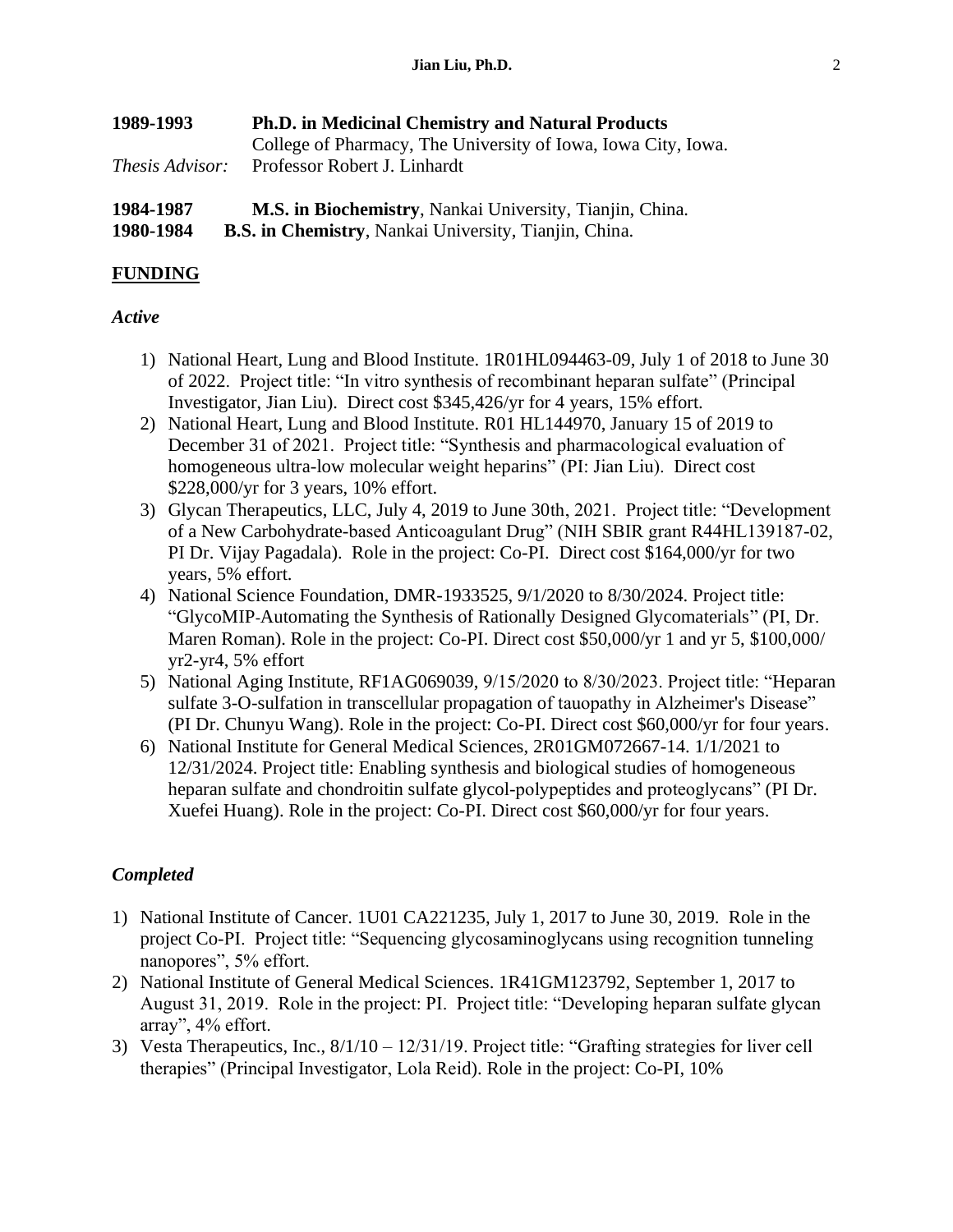- 4) National Heart, Lung and Blood Institute. 1R01 HL 130864-01, March 1, 2016 to January 31, 2020. Project title: " Liver-mediated Clarence of low molecular weight heparins" (Principal Investigator, Edward Harris). Role in the project; Co-PI. Direct cost, \$60,000/yr for four years, 4% effort.
- 5) National Institute of General Medical Sciences. U01 GM116262, July 1, 2015 to June 30, 2019. Project title: "Expedited synthesis of glycosaminoglycans containing defined sulfation domains" (Principal Investigator, Linda Hsieh-Wilson). Role in the project: Co-PI. Direct cost, \$60,000/yr for four years. 4% effort.
- 6) US Food and Drug Administration, U19FD004994-01, September 1 of 2013 to August 31 of 2019. Project title: "Probing the heparin structural elements for high risk of heparin-induced thrombocytopenia (HIT)" (Principal Investigator). Total cost \$255,000/yr, 9% efforts.
- 7) National Science Foundation, CHE-1111550, July 1 of 2011 to June 30 of 2015 (no cost extension). Project title: "Synthesis of homogeneous heparan sulfate proteoglycans" (Principal Investigator, Xuefei Huang). Role in the project: Co-PI. Direct cost \$29,000/yr for three years, 3% effort.
- 8) UNC Eshelman Institute for Innovation Award. October 1, 2015 to September 30, 2018. Project title: "Developing carbohydrate-based medicines" Role in the project: PI. Direct cost \$250,000/yr for three years. No salary support.
- 9) National Heart, Lung and Blood Institute. U01HL117659-01, August 15 of 2013 to May 31 of 2018. Project title: "Targeted anticoagulant therapy for sickle cell disease" (Principal Investigator, Ken Ataga). Role in the project: collaborator, 10% effort.
- 10) National Heart, Lung and Blood Institute. 1R01HL096972-01, August 1 of 2009 to April 30 of 2015 (no cost extension). Project title: "Development of a Bioengineered Heparin from a Non-Animal Source" (Principal Investigator, Robert J Linhardt). Role in the project: Co-PI. Direct cost \$100,000/yr for Yr 1-Yr3 and \$75,000/yr for Yr4-Yr5, 5% effort.
- 11) National Institute of Allergy/Infectious Diseases, R01 AI50050-01, July, 2001 to May, 2006. Project title: "Specificity of Heparan Sulfate for Herpes Infection". (Principal Investigator) direct cost \$625,000 for five years, 40% effort.
- 12) American Heart Association Mid-Atlantic Affiliate, grant-in-aid 0355800U, July 1 of 2003 to June 30 of 2005. Project title: "Understanding the biosynthesis of anticoagulant heparan sulfate". (Principal Investigator) direct cost \$120,000 for two years, 10% effort.
- 13) Pharmacy Foundation of North Carolina, seed grant, Feb. 1 to Dec. 31, 2004. Project title: "Investigation of the Molecular Mechanism of the Biosynthesis of Anticoagulant Heparan Sulfate". (Principal Investigator) direct cost \$9,500.
- 14) American Heart Association, MidAtlantic grant-in-aid 0855424E, July 1 of 2008 to June 30 of 2010. Project title: "Investigation of the substrate specificities of heparan sulfate biosynthetic enzymes" (Principal Investigator). Direct cost \$60,000/yr for two years, 5% effort.
- 15) Zacharon, Inc, June 1 of 2009 to May 31 of 2010. Project title: "Inhibition of heparan sulfate biosynthetic enzymes by small molecules" (Principal Investigator). Direct cost \$20,000.
- 16) National Institute of Allergy/Infectious Diseases, 2R01AI050050, July of 2001 to January of 2011. Project title: "Structural specificity of heparan sulfate for herpes infection" (Principal Investigator). Direct cost \$226,000/yr for five years, 15% effort.
- 17) National Institute of Allergy/Infectious Diseases, 3R01AI050050-07S1, February 1 of 2008 to January 31 of 2011. Project title: "Structural specificity of heparan sulfate for herpes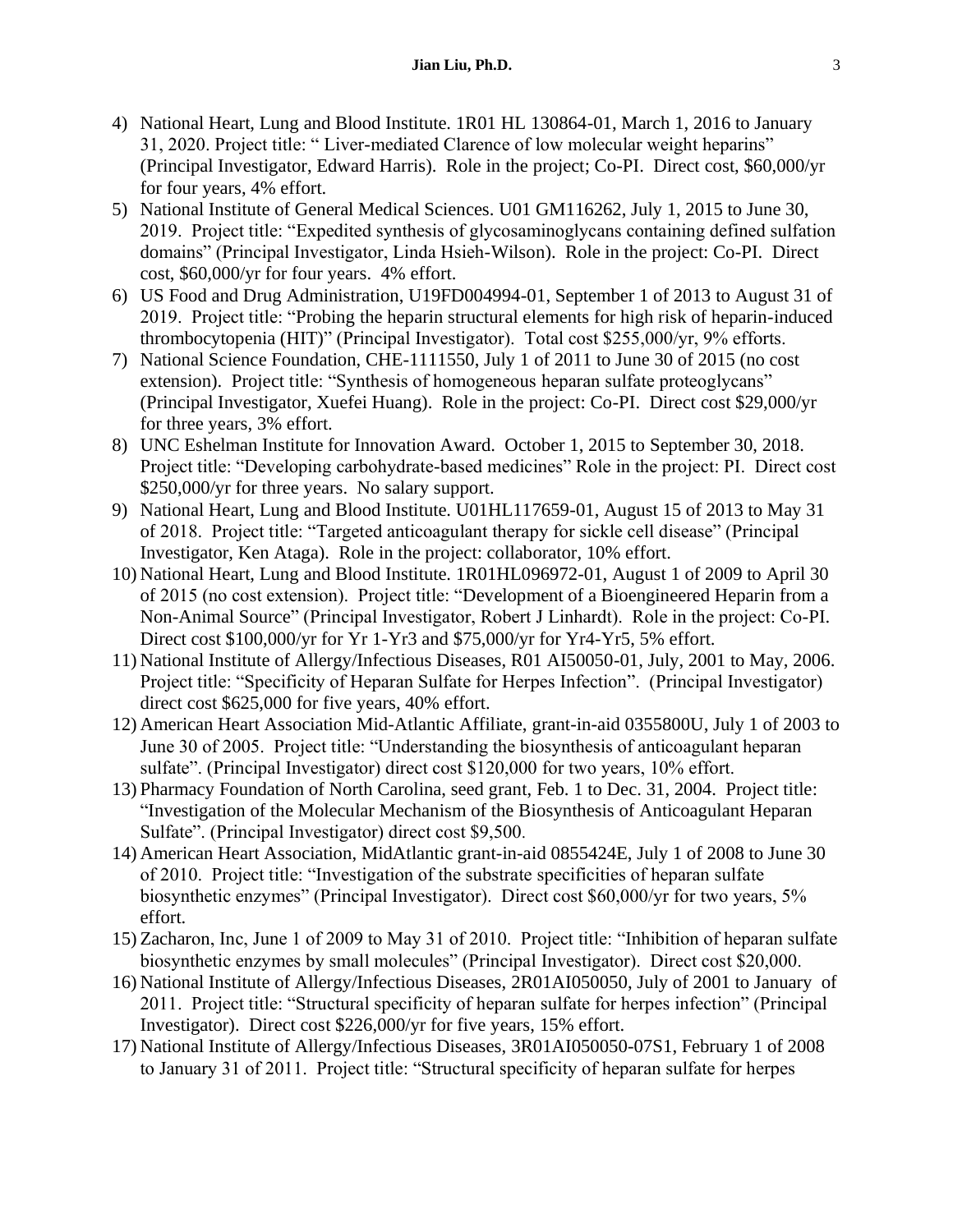infection" (Principal Investigator). Direct cost \$33,000/yr for three years. This grant is to support Ms. Courtney Jones' PhD studies.

- 18) National Institute of Allergy/Infectious Diseases, 1R21AI074775-01A2, August 1 of 2009 to July 31 of 2011. Project title: "Glycomics of Heparan Sulfate in Bacterial Pathogenesis" (Principal Investigator). Direct cost, \$150,000/yr1 and \$125,000/yr2, 10% effort.
- 19) National Institute of Allergy/Infectious Diseases, 3R01AI050050, September 18 of 2009 to August 31 of 2010. Project title: "Structural specificity of heparan sulfate for herpes infection" (Principal Investigator). Direct cost \$99,760. This grant is to purchase a LC/MS system.
- 20) National Heart, Lung and Blood Institute. 1R01HL094463-01, February 13 of 2009 to July 31 of 2013. Project title: "In vitro synthesis of recombinant heparan sulfate" (Principal Investigator). Direct cost \$280,000/yr for 4 years, 15% effort.
- 21) National Institute of General Medical Sciences, 1R01GM093131-01, May 1 of 2010 to April 30 of 2014. Project title: "STRUCTURE AND FUNCTION OF 3-O-SULFATION IN HEPARAN SULFATE" (Principal Investigator, Jeff Esko). Role in the project: Co-PI. Direct cost \$16,000/yr for two years, 3% effort.
- 22) National Institute of General Medical Sciences, 1R01GM090257-01, September 30 of 2009 to August 31 of 2011. Project title: "An artificial Golgi: Controlled GAG synthesis and screening" (Principal Investigator, Robert J Linhardt). Role in the project: Co-PI. Direct cost \$55,000/yr1 and \$65,000/yr 2, 3% effort.
- 23) National Institute of General Medical Sciences, 1U01GM102137-01A1, September 1 of 2013 to May 31 of 2017. Project Title: "Uncovering the controlling mechanisms in heparan sulfate biosynthesis" (Principal Investigator, Jian Liu). Direct cost \$245,000/yr for four years, 10%.
- 24) National Heart, Lung and Blood Institute. 2R01HL062244-09A1, January 1 of 2013 to December 31, 2016. Project title: "Synthetic Heparan Sulfate: Probing Biosynthesis to Prepare Defined Drugs" (Contact PI, Robert Linhardt). Direct cost \$75,000/yr for four years. Role in the project: one of three MPIs, 5%.
- 25) National Heart, Lung and Blood Institute. R01HL056819, August 1, 2013 to May 31, 2017. Project title: " In situ regeneration of bioactive surfaces: rechargeable antithrombogenic films" (Principal Investigator, Elliot Chaikof). Role in the project: Co-PI. Direct cost \$25,000/yr for four years, 2.5% effort.
- 26) National Institute of Heart, Lung and Blood Institute. 1R41HL139187, September 1, 2017 to May 31, 2018. Role in the project: PI. Project title: "Development of a new carbohydratebased anticoagulant drug", 10% effort.

## *Serve as a sponsor for graduate student fellowship*

- 1) National Institute of Allergy/Infectious Diseases, R01 AI50050S1, June 2004 to May 2005. Project title: "Specificity of Heparan Sulfate for Herpes Infection". A supplement fellowship to support Tanya Scarlett. Direct cost \$25,048.
- 2) American Heart Association, MidAtlantic Affiliate, July 2005 to June 2007. Project title: "Understanding the substrate recognition mechanism of heparan sulfate 3-*O*sulfotransferase". A predoctoral fellowship to support Ding Xu. Direct cost \$40,000.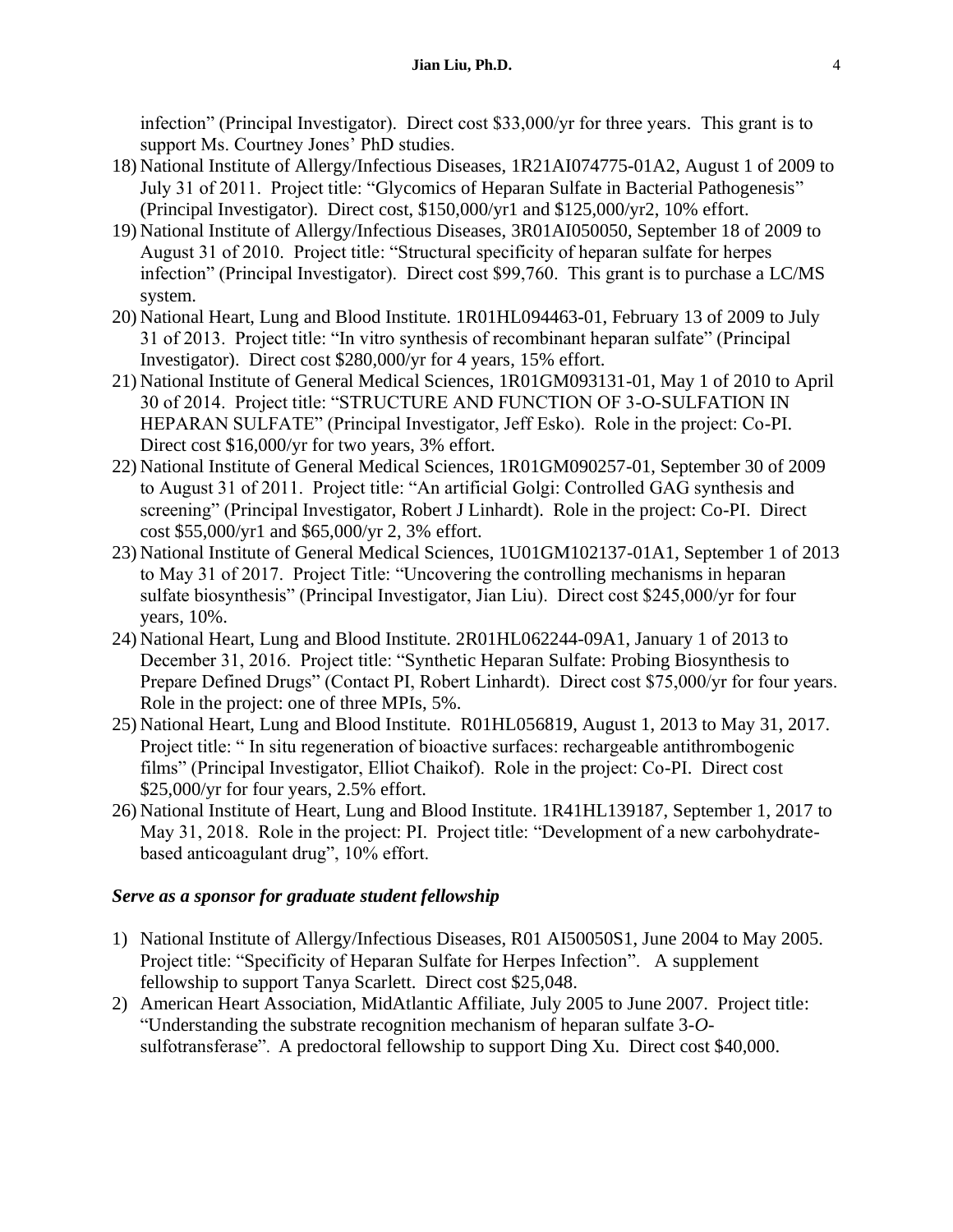- 3) National Institute of General Medical Sciences, F31GM090647, Jan 1 of 2010 to Dec 31 of 2012. Project title:" Investigation of the inhibitor of heparanase" (P.I. Sherket Peterson). Direct cost \$35,000/yr for three years.
- 4) National Institute on Aging, F31AG040927-01, September 1 of 2011 to August 31 of 2014. Project title: "Contribution of structural motifs to heparin clearance" (P.I. Elizabeth Pempe). Direct cost \$29,000/yr for three years.
- **5)** National Heart, Lung and Blood Institute, F31HL120598-01, July 1 of 2013 to August 31 of 2016. Project title: "Chemical and enzymatic synthesis of multi-domain heparin mimetics" (P.I. Timothy O'Leary). Direct cost \$32,042/yr for three years.
- **6)** US Pharmacopeia Global Predoctoral Fellowship, December 10 of 2015 to December 30 of 2016. Project title: "Developing a new approach to determine the molecular weight of heparins" (Awardee: Katelyn Arnold). Direct cost \$30,000.
- **7)** US Pharmacopeia Global Predoctoral Fellowship, January 1, 2017 to December 31, 2017. Project title: "Predicting the molecular weight of low molecular weight heparins using a computer model" (Awardee: Katelyn Arnold). Direct cost \$25,000.
- **8)** PhRMA (Pharmaceutical Research and Manufacturers of America) Foundation predoctoral fellowship, January 1, 2018 to December 31, 2019. Project title: Targeting Sterile Inflammation with Sulfated Carbohydrates" (Awardee: Katelyn Arnold). Direct cost \$40,000.
- **9)** AFPE (American Foundation for Pharmaceutical Education) predoctoral fellowship, September 1, 2018 to August 31, 2020. Project title: Targeting Sterile Inflammation with Sulfated Carbohydrates" (Awardee: Katelyn Arnold). Direct cost \$20,000.

# **HONORS AND AWARDS**

| 2010      | Distinguished Faculty Award from Chinese-American Chemistry & Chemical<br>Biology Professor Association, presented to outstanding faculty members of<br>Chinese ethnics in US and China. Four awards (two from US and two from<br>China) are given each year. |
|-----------|---------------------------------------------------------------------------------------------------------------------------------------------------------------------------------------------------------------------------------------------------------------|
| 1996-1998 | Postdoctoral Fellowship from American Heart Association Massachusetts and                                                                                                                                                                                     |
|           | Rhode Island Affiliates, presented to outstanding physicians and scientists<br>engaging in cardiovascular research.                                                                                                                                           |
| 1991-1993 | Predoctoral Fellowship from American Heart Association Iowa Affiliates,                                                                                                                                                                                       |
|           | presented to outstanding M.D. and Ph.D. candidates engaging in<br>cardiovascular research.                                                                                                                                                                    |

# **SERVICE**

Louisiana Board of Regents' Research Competitiveness Subprogram (2007)

American Heart Association, Co-Chair and member for Region II Basic Cell Peer Review Committee 2 (2008 – 2009)

American Heart Association, Chair for Region II Basic Cell Peer Review Committee (2010- 2011)

National Institutes of Health, Member for Drug Discovery and Development (DDD) study section (Nov, 2008 – 2009).

National Science Foundation of China, Biochemistry Division (May, 2009)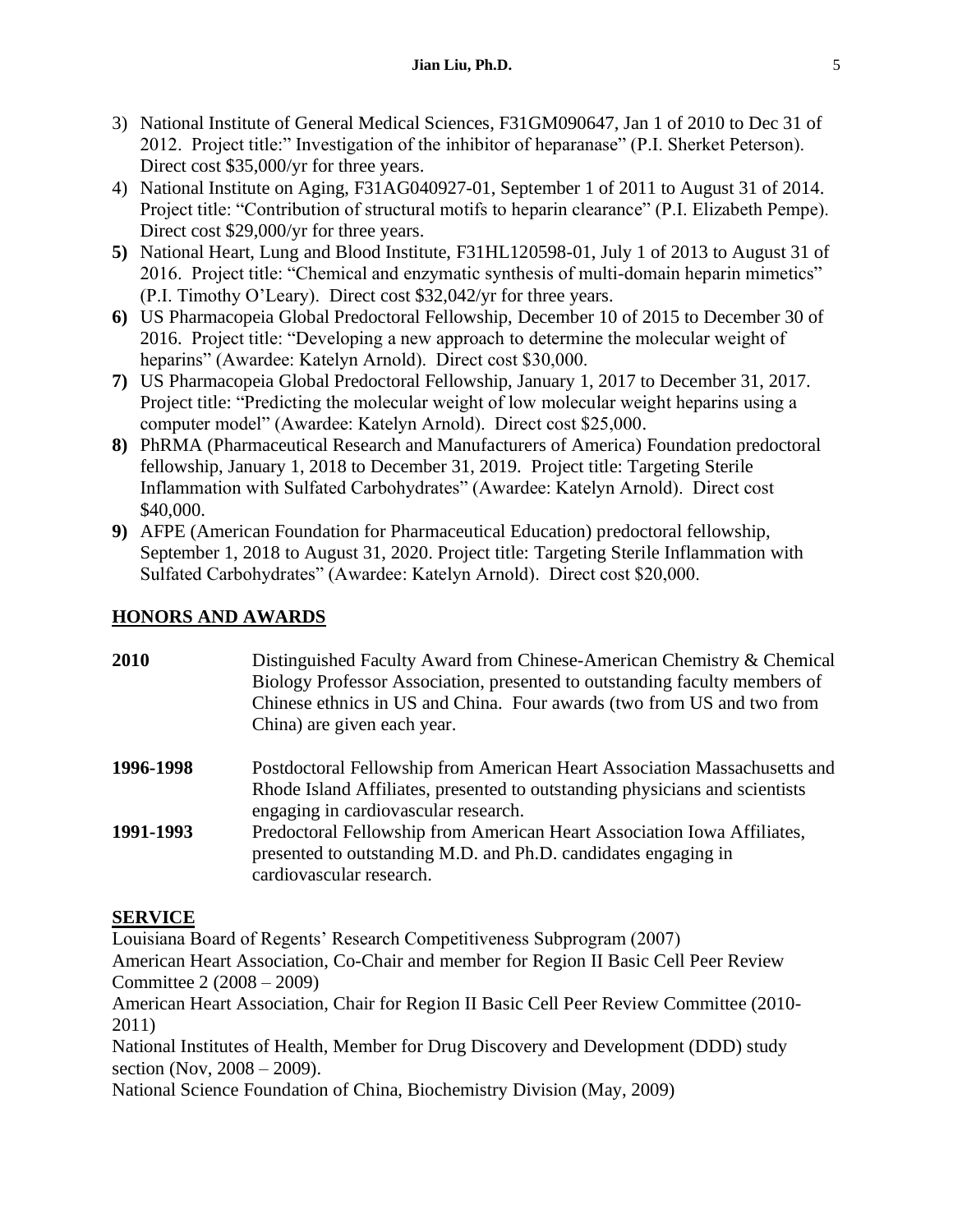National Institutes of Health, Member for Shared Instrumentation study section (July, 2009) US Pharmacopeia, Member for "Unfractionated Heparins Expert Ad Hoc Advisory Panel" (November, 2009-August, 2012)

March of Dimes Foundation, *adhoc* grant reviewer (January, 2010).

National Science Foundation, neural system cluster *adhoc* grant reviewer (April, 2010) National Institute of General Medical Sciences sponsored workshop entitled "Expanding the chemical space for carbohydrates: Road map to automated synthesis" (March 2011).

National Institute of General Medical Sciences sponsored working group entitled "10K Glycan Array Working Group" (Sept 2011).

Heparin Symposium Organizer for American Chemical Society-Carbohydrate Chemistry Division, April 8 to 9, 2013, New Orleans, LA.

National Science Foundation, chemistry of life processes program, *adhoc* grant reviewer (March, 2013)

Invited by American Society for Biochemistry and Molecular Biology (ASBMB) to speak at US congressional briefing about the impact of sequestration on scientific research, Capital Hill, Washington DC, November 13, 2013

US Food and Drug Administration, independent site visit reviewer to evaluate FDA research programs, March 12, 2014.

Israel Science Foundation, grant reviewer (March, 2014).

National Institutes of Health, *adhoc* member for Synthetic and Biological Chemistry A Study Section, June 2014.

National Institutes of Health, *adhoc* member for special emphasis panel of vascular and hematology review group, February 19, 2015.

Grant reviewer for US-Israel Binational Science Foundation, February, 2016.

National Institutes of Health, *adhoc* member for special emphasis panel of carbohydrate synthesis, April 1, 2016.

National Institutes of Health, *adhoc* member for special emphasis panel of Accelerating Translation of Glycoscience, March 30-31, 2016.

National Institutes of Health, *adhoc* member for SBCA study section, June 7-8, 2017.

National Institutes of Health, *adhoc* member for NHLBI Special Emphasis Panel, Factor VII Immune Responses, December 1-2, 2017.

National Institutes of Health, *adhoc* member for ZRG1 IMST-B (51) and (52) Glycoscience U01 review, February 15-16, 2018.

Arthritis Research UK, mail grant reviewer December 2017.

National Institutes of Health, *adhoc* member for ZRG1 MDCN-P (52) for Amyloid, April, 2018 Polymorphisms and Glycosylation in Alzheimer's Diseases, July 17, 2018.

External Advisory Board member for the NHLBI sponsored Center for the Investigation of FVIII Immune Response in Patients with Hemophilia A, 2018-2023.

National Institutes of Health, *adhoc* member for ZRG1 IMST-U (51) R U01 RFA Panel: Tools and Technologies for the Analysis of Glycans, February 13, 2019.

American Heart Association, October 18, 2019, American Heart Association Fellowships Basic Cell-Proteins and Crystallography 2 Peer Review Committee.

American Heart Association, March 4, 2020, American Heart Association Transformational Project Award Basic Cell Sciences Peer Review Committee.

National Institutes of Health, adhoc member for IMST (10) study section to review SBIR/STTR applications, March 18, 2020.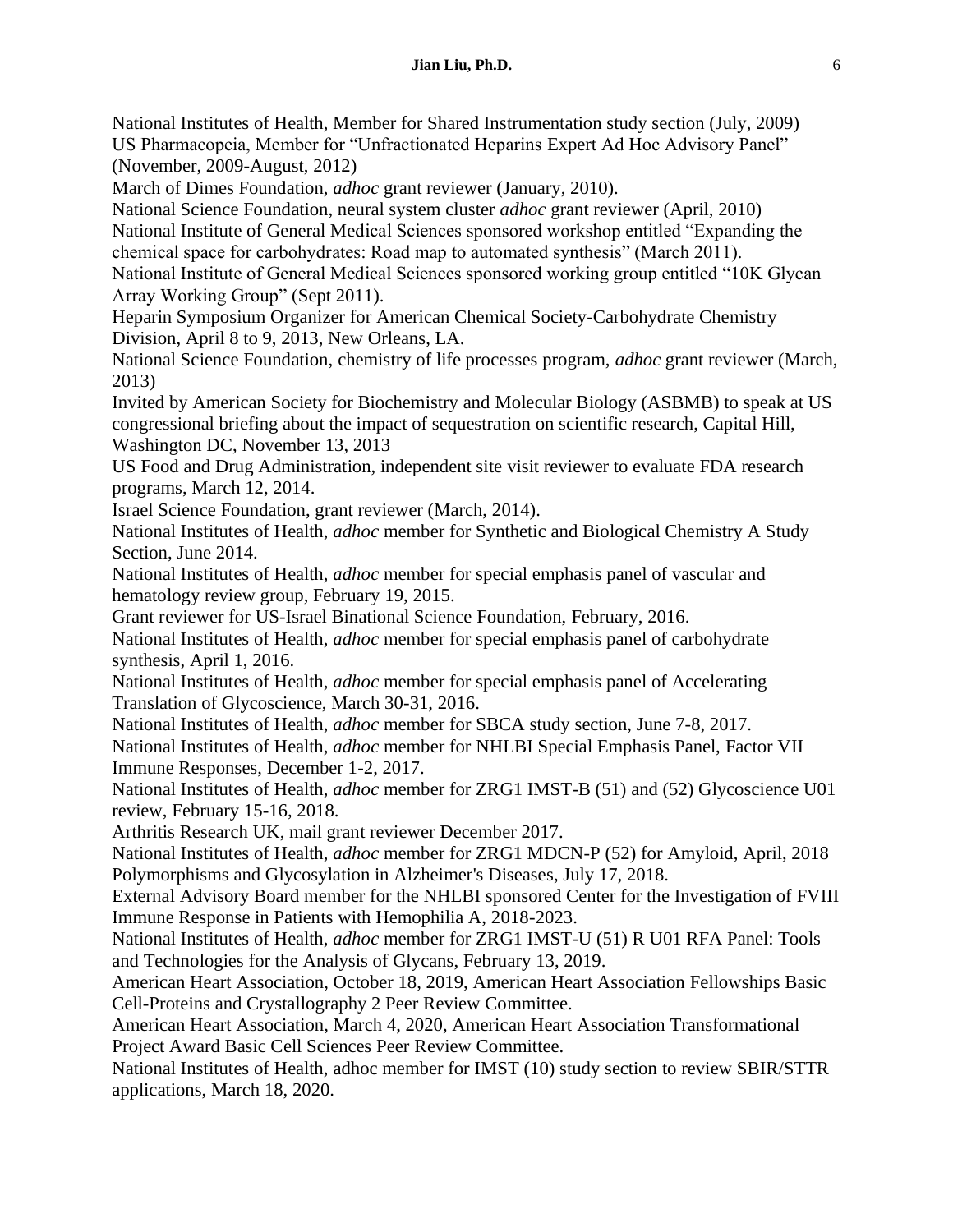American Heart Association, March 10, 2021, American Heart Association Fellowships Basic Cell-Proteins and Crystallography 2 Peer Review Committee

### **LIST OF PUBLICATIONS**

### *Research Articles (\* denotes corresponding author)*

- 1. Liao, Y-E., Xu, Y., Arnold, K., Zhang, F., Li, J., Linhardt, R.J., Xu, D., Pawlinski, R., **Liu\*, J**. (2022) Neutralizing extracellular histone and HMGB1 by heparan sulfate octadecasaccharide (18-mer) protects against sepsis, submitted.
- 2. Francisco, A.B., Li, J., Farghli, A.R., Kanke, M., Shui, B., Soloway, P.D., Wang, Z., Reid, L.M., **Liu\*, J**. and Sethupathy\*, P. (2022) Chemical, molecular, and single cell analysis reveal chondroitin sulfate proteoglycan aberrancy in fibrolamellar carcinoma *Cancer Res Commun*. accepted.
- 3. Ni, M., Stancanelli, E., Kayal, Y., Candido, M., Guerrini, M., Vlodavsky, I., Naggi, A., **Liu, J.**, and Petitou\*, M. (2021) Chemoenzymatic synthesis of D-Glucaro- $\delta$ -lactam containing oligosaccharides as putative heparanase inhibitors *ChemistrySelect* 6: 11690-11695.
- 4. Stancanelli, E., Liu, W., Wander, R., Li, J., Wang, Z., Arnold, K., Su, G., Kanack, A., Pham, T.Q., Pagadala, V., Padmanabban, A., Xu, Y. and **Liu\*, J**. (2022) Chemoenzymatic synthesis of homogeneous heparan sulfate and chondroitin sulfate chimeras. *ACS Chem*, accepted.
- 5. Wang, Z., Arnold, K., Dhurandhare, V.M., Xu, Y., Pagadala, V., Labra, E., Jeske, W., Fareed, J., Gearing, M., and **Liu\*, J**. (2022) Analysis of 3-*O*-sulfated heparan sulfate using isotopically labeled oligosaccharide calibrants. *Anal Chem* 94: 2950-2957. PMID: 35107975
- 6. Wander, R., Kaminski, A.M., Wang, Z., Stancanelli, E., Xu, Y., Pagadala, V., Li, J., Krahn, J.M., Pham, T.Q., **Liu\*, J.,** and Pedersen, L.C. (2021) Structural and substrate specificity analysis of 3-O-sulfotransferase isoform 5 to synthesize anticoagulant heparan sulfate *ACS Catalysis* 11, 14956-14966. PMID: 35223137; PMCID: PMC8865405.
- 7. Ham, H.O., Haller, C.A., Su, G., Dai, E., Patel, M.S., Liu, D.R., **Liu, J.**, Chaikof\*, E.L. (2021) A rechargeable anti-thrombotic coating for blood-contacting devices *Biomaterials* 276 121011. PMID: 34303154;PMCID: PMC8405571
- 8. Li, J., Su, G., Xu, Y., Arnold, K., Pagadala, V., Wang, C. and **Liu\*, J.** (2021) Synthesis of 3- *O*-sulfated heparan sulfate oligosaccharides using 3-*O*-sulfotransferase isoform 4 *ACS Chem Biol.* 16, 2026-2035. PMID: 34351732; PMCID: PMC8526403
- 9. Wang, Z., Dhurandhare, V.D., Mahung, C.A., Arnold, K., Li, J., Su, G., Xu, D., Maile, R. **Liu\*, J.** (2021) Improving the sensitivity for quantifying heparan sulfate from biological samples *Anal. Chem.* 93, 11191-11199. PMID: 34355888; PMCID: PMC8454094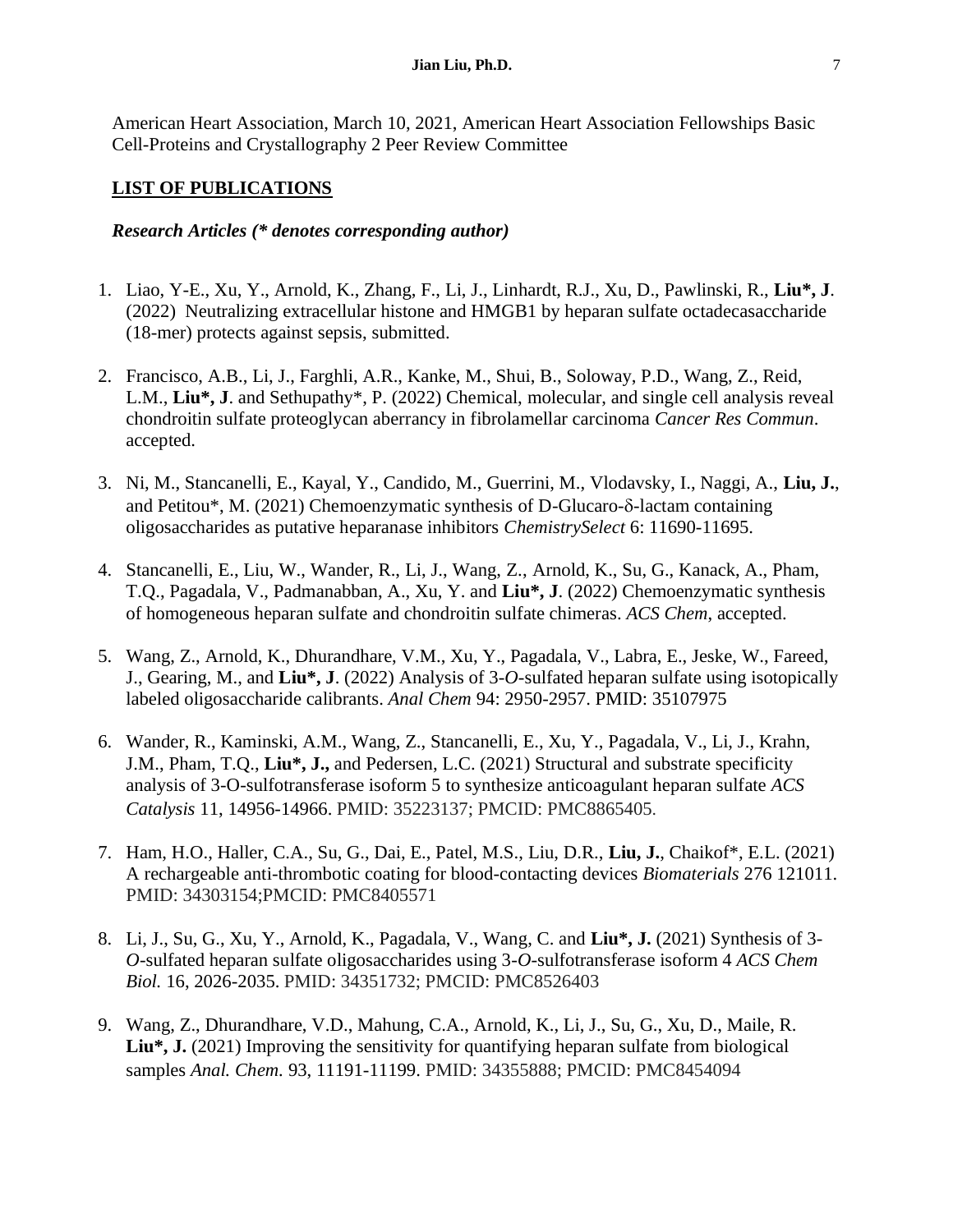- 10. Wander, R., Kaminski, A.M., Xu, Y., Pagadala, V., Krahn, J.M., Pham, T.Q., **Liu\*, J.**, and Pedersen, L.C. (2021) Deciphering the substrate recognition mechanisms of the heparan sulfate 3-*O*-sulfotransferase-3 *RSC Chem Biol.*, 2: 1239-1248. PMID: 34458837; PMCID: [PMC8341778](http://www.ncbi.nlm.nih.gov/pmc/articles/pmc8341778/)
- 11. Zhang, X., Liu, X., Su, G., Li, M., **Liu, J**., Wang, C., and Xu\*, D. (2021) Cystatin C is a pHdependent heparan sulfate binding protein *Commun. Biol*. 4, 198 doi: 10.1038/s42003-021- 01737-7. PMID: 33580179; PMCID: [PMC7881039](http://www.ncbi.nlm.nih.gov/pmc/articles/pmc7881039/)
- 12. Gunn, K.H, Gutgsell, A.R., Xu, Y., Johnson, G.V., **Liu, J**., Neher\*, S.B. (2021) Comparison of angiopoietin-like protein 3 and 4 reveals structural and mechanistic similarities *J. Biol. Chem.* 296:100312. doi: 10.1016/j.jbc.2021.100312. Liu, J., Schleyer, Bryan, T.L., Xie, C., Seabra, G., Xu, Y., Kafle, A., Cui, C., Wang, Y., Yin, K., Fetrow, B., Henderson, P.K.P., Fatland, P.Z., **Liu, J**., Li, C., Guo, H., Cui\*, L. (2021) Ultrasensitive small molecule fluorogenic probe for human heparinase *Chem. Sci.* 12, 239-246. PMID: 34163592; PMCID: [PMC8178809](http://www.ncbi.nlm.nih.gov/pmc/articles/pmc8178809/)
- 13. Yang, W., Eken, Y., Zhang, J., Cole, L.E., Ramadan, S., Xu, Y., Zhang, Z., **Liu, J**., Wilson, A.K., Huang\*, X. (2020) Chemical synthesis of human syndecan-4 glycopeptide bearing *O*-, *N*-sulfation and multiple aspartic acids for probing impacts of the glycan chain and the core peptide on biological functions. *Chem. Sci.* 11, 6393 –6404. PMID: 34094105; PMCID: [PMC8159385](http://www.ncbi.nlm.nih.gov/pmc/articles/pmc8159385/)
- 14. Elli, S. Stancanelli, E., Wang, Z., **Liu, J.** and Guerrini\*, M. (2020) Novel heparin antithrombin binding octasaccharide: conformation and molecular recognition characterization. *Chemistry* 26: 11814-11818. PubMed PMID: 32515841
- 15. Lin, Y., Xu, Y., Kaminski, A. Chang, X., Pagadala, V., Horton, M., Su, G., Wang, Z., Lu, G., Conley, P., Zhang, Z., Pedersen\*, L.C., and **Liu\*, J**. (2020) Using an engineered 6-*O*sulfotransferase to improve the synthesis of anticoagulant heparin. *Org. Biomol. Chem*. 18:8094-8102. PubMed PMID: 33026409; PubMed Central PMCID: PMC7646985.
- 16. Wang, Z., Arnold, K. Xu, Y., Pagadala, V., Su, G., Myatt, H., Linhardt, R.J., and **Liu, J.\*** (2020) Quantitative analysis of heparan sulfate using isotopically labeled calibrants. *Commun. Biol*. 3:425 (PMID: 32753592 and PMCID: [PMC7403576\)](http://www.ncbi.nlm.nih.gov/pmc/articles/pmc7403576/)
- 17. Kelly, U., Grigsby, D., Cady, M.A., Landowski, M., Skiba, N.P., **Liu, J.** Remaley, A.T., Klingeborn, M., Rickman\*, C.B. (2020) High-density lipoproteins are a potential therapeutic target for age-related macular degeneration. *J. Biol. Chem.* 295, 13601-13616.
- 18. Arnold, K., Xu, Y., Liao, Y-E., Cooley, B.C., Pawlinski, R., and **Liu, J.\*** (2020) Synthetic anticoagulant heparan sulfate attenuates liver ischemia reperfusion injury. *Scientific Reports* 10, 17187. PubMed Central PMCID: PMC7566620
- 19. Li, J., Sparkenbaugh, E.M., Su, G., Zhang, F., Xu, Y., Xia, K., He, P., Baytas, S., Pechauer, S., Padmanabhan, A., Linhardt, R.J., Pawlinski\*, R., **Liu, J.\*** (2020) Enzymatic synthesis of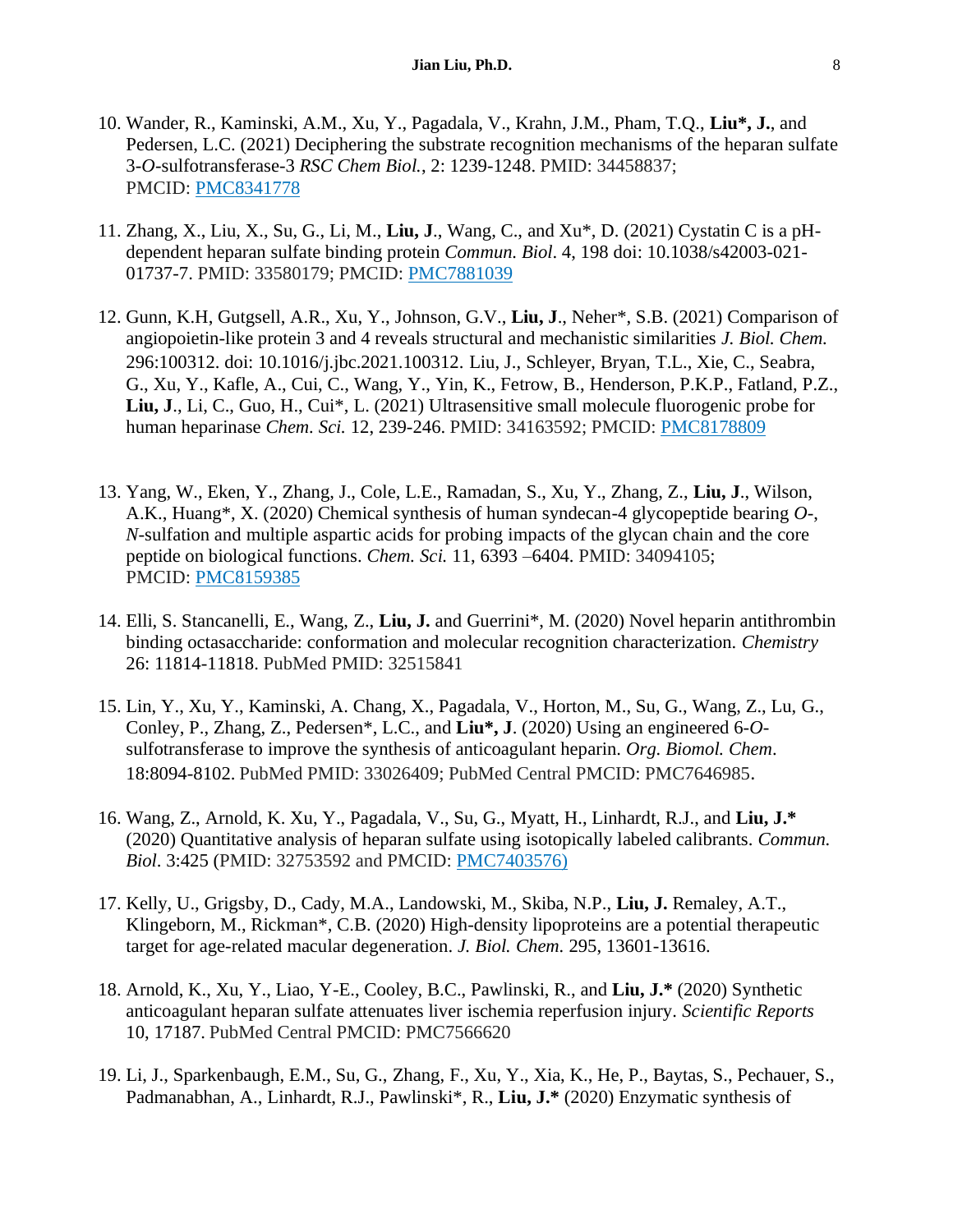chondroitin sulfate E to attenuate bacteria lipopolysaccharide-induced organ damage*. ACS Central Sci*. 6: 1199-1207. (PMID: 32724854 and PMCID: [PMC7379384\)](http://www.ncbi.nlm.nih.gov/pmc/articles/pmc7379384/)

- 20. Horton, M., Su, G., Yi, L., Xu, Y., Pagadala, V., Zhang, F., Pierce, K., Linhardt, R.J., **Liu\*, J.** (2020) Construction of heparan sulfate microarray for investigating the binding of specific saccharide sequences to proteins. *Glycobiology* 1-12 (doi: 10.1093/glycob/cwaaa068).
- 21. Miller, R.L\*., Guimond, S.E., Schorer, Zhbkova, O., Tyler, P.C., Xu, Y., **Liu, J.,** Chopra, P., Boons, G.-J., Grabarics, M., Manz, C., Hoffman, J., Karlsson, N., Turnbull, J.E., Struwe, W.B., Pagel, K. (2020) Shotgun ion mobility mass spectrometry sequencing of heparan sulfate saccharides. *Nat Commun.* 11:1481. (PMID: 32198425 and PMCID: PMC7083916)
- 22. Zhang, X., Ong, C., Su, G., **Liu, J.** and Xu\*, D. (2020) Characterization and engineering of S100A12-heparan sulfate interactions. *Glycobiology* 30: 463-473.( PMID: 31942981 and PMCID: [PMC7305801 \)](http://www.ncbi.nlm.nih.gov/pmc/articles/pmc7305801/)
- 23. Arnold, K., Xu, Y., Sparkenbaugh, E.M, Li, M., Han, X., Zhang, X., Xia, K., Piegore, M., Zhang, F., Zhang, X., Henderson, M., Pagadala, V., Su, G., Tan, L., Park, P.W., Stravitz, R.T., Key, N.S., Linhardt, R.J., Pawlinski, R., Xu, D., **Liu, J.\*** (2020) Design of anti-inflammatory heparan sulfate to protect against acetaminophen-induced acute liver failure. *Sci Transl Med* 12, eaav8075. (PMID: 32188725 and PMCID: [PMC7315409\)](http://www.ncbi.nlm.nih.gov/pmc/articles/pmc7315409/)
- 24. Zhao, J., Zhu, Y., Song, X., Xiao, Y., Su, G., Liu, X., Wang, Z., Xu, Y., **Liu, J.,** Eliezer, D., Ramlall, T.E., Lippens, G., Gibson, J., Zhang, F., Linhardt, R.J., Wang, L., Wang, C\*. (2020) 3-*O*-sulfation of heparan sulfate enhances tau interaction and cellular uptake. *Angew Chem Int*  59:1818-1827 (PMID: 31692167 and PMCID: PMC6982596).
- 25. Dhurandhare, V.M., Pagadala, V., Ferreira, A., Muynck, L.D., **Liu, J.** \* (2020) Synthesis of 3- O-sulfated disaccharide and tetrasaccharide standards for compositional analysis of heparan sulfate *Biochemistry* 59(34):3186-3192. PubMed PMID: 31608625; PubMed Central PMCID: PMC7269455.
- 26. Tykesson\*, E., Maccarana,M., Thorsson, H., **Liu, J.,** Malmstrom, A., Ellervik, U., Westergren-Thorsson, G. (2019) Recombinant dermatan sulfate is a potent activator of heparin cofactor IIdependent inhibition of thrombin. *Glycobiology* 29: 446-451.
- 27. Yu, Y., Williams, A., Zhang, X., Fu, L., Xia, K., Xu, Y., Zhang, F., **Liu, J**., Koffas, M., and Linhardt\*, R.J. (2019) Specificity and action pattern of heparanase Bp, a  $\beta$ -glucuronidase from *Burkholderia pseudomallei Glycobiology* 29: 572-581 (PMID: 31143933 and PMCID: [PMC6639543\)](http://www.ncbi.nlm.nih.gov/pmc/articles/pmc6639543/).
- 28. Pawar, N.J., Wang, L., Higo, T., Bhattacharya, C., Kancharla, P.K., Zhang, F., Baryal, K., Huo, C.X., **Liu, J.**, Linhardt, R.J., Huang, X., and Hsieh-Wilson, L\*. (2019) Expedient synthesis of core disaccharide building blocks from natural polysaccharides for heparan sulfate oligosaccharide assembly *Angew Chem Int Ed* 58, 18577-18583 (PMID 31553820 and PMCID: [PMC6901730](http://www.ncbi.nlm.nih.gov/pmc/articles/pmc6901730/) ).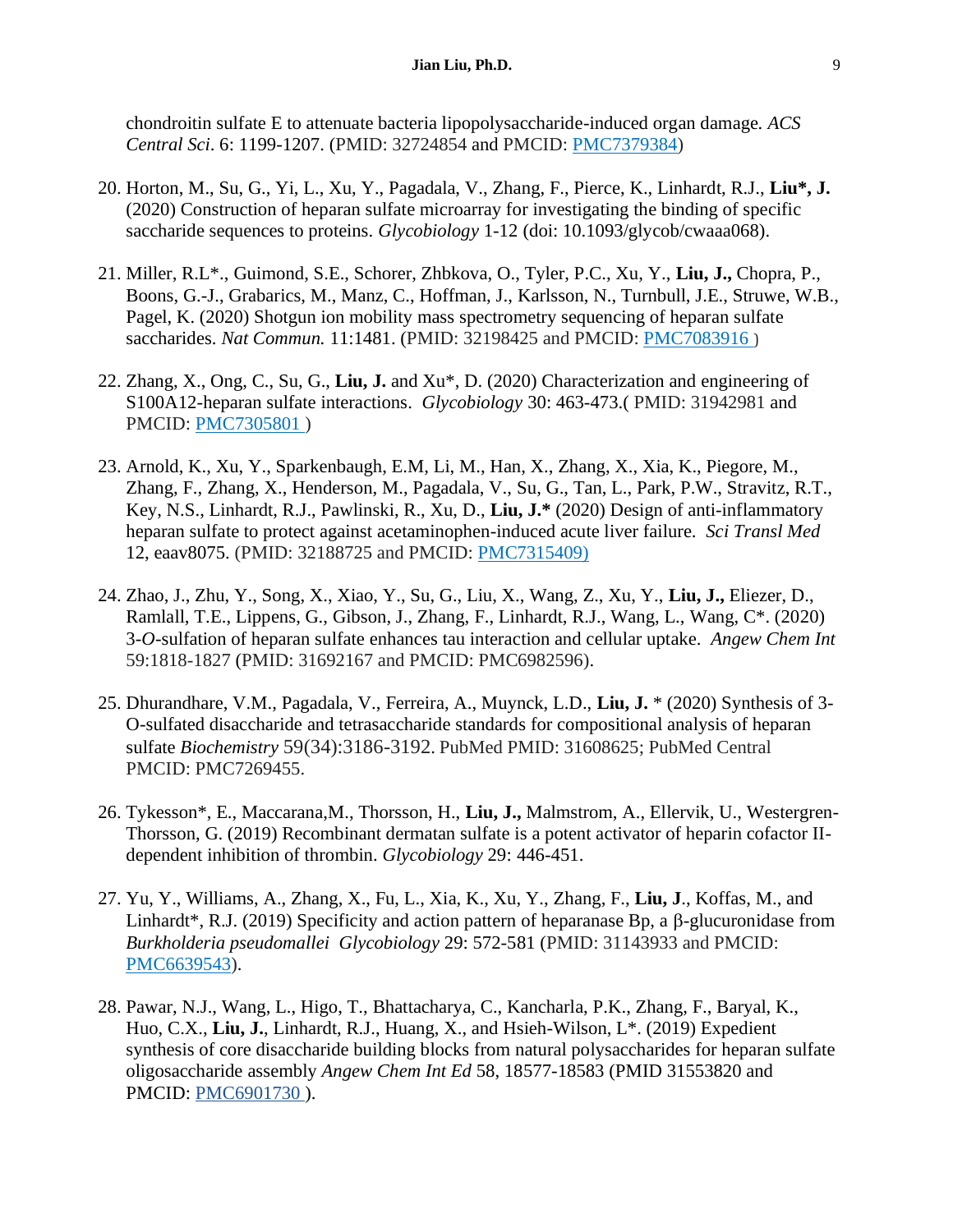- 29. Nguyen, T.H., Xu, Y., Brandt, S., Mandelkow, M., Raschke, R., Strobel, U., Delcea, U., Zhou, W., **Liu, J.,** Greinacher\*, A. (2019) Characterization of the interaction between platelet factor 4 and homogeneous synthetic molecular weight heparins. *J. Thromb. Haemost*. DOI: 10.1111/jth:14657 (PMID31573759).
- 30. Zhang, X., Han, X., Xia, K., Xu, Y., Yang, Y., Oshima, K., Haeger, S.M., Preze, M.J., McMurtry, S.A., Hippensteel, J.A., Ford, J.A., Harson, J.A., **Liu, J**., Schmidt, E.P., Linhardt\*, R.J. (2019) Circulating heparin oligosaccharides rapidly target the hippocampus in sepsis, potentially impacting cognitive functions *Proc. Natl. Acad. Sci USA* 116: 9208-9213 (PMID: 31010931 and PMCID: [PMC6511061\)](http://www.ncbi.nlm.nih.gov/pmc/articles/pmc6511061/).
- 31. Hippensteel, J.A., Anderson, B.J., Orfila, J.E., McMurtry, Dietz, R.M. Su, G., Ford, J.A., Oshima, K., Yang, Y., Zhang, F., Han, L., Yu, Y., **Liu, J.**, Linhardt, R.J., Meyer, N.J., Herson, P.S., Schmidt, E.P. (2019) Circulating heparan sulfate fragments mediate septic cognitive dysfunction *J. Clin. Invest.* 129:1779-1784 (PMID:30720464 and PMCID[:PMC6436867\)](https://www.ncbi.nlm.nih.gov/pmc/articles/PMC6436867/).
- 32. Nguyen, K.G., Gillman, F.B., Hopkins, J.J., Jayanthi, S., Gundampati, R.K., Su, G., Bear, J., Pilkington, G.R., Jalah, R., Felber, B.K., **Liu, J**., Thallapuranam, S.K., Zaharoff, D.A. (2019) Molecular mechanisms of heparin-induced modulation of human interleukin 12 bioactivity. *J. Biol. Chem.* 294: 4417-4424. (PMID: 30670588 and PMCID[:PMC6433073\)](https://www.ncbi.nlm.nih.gov/pmc/articles/PMC6433073/).
- 33. Creekmore, B.C., Gray, J.H., Walton, W.G., Biernat, K.A., Little, M.S., Xu, U., **Liu, J.**, Gharaibeh, R.Z., Redinbo\*, M.R. (2019) Using gut microbiome-encoded  $\beta$ -glucuronidases identified using metagenome analysis guided by protein structure *mSystems* 4: e00452-19.
- 34. Thieker, D.F., Xu, Y., Chapla, D., Nora, C., Qiu, H., Felix, T., Wang, L., Moreman, K., **Liu, J.** Esko, J.D., and Woods\*, R.J. (2018) Downstream products are potent inhibitors of the heparan sulfate 2-*O*-sulfotransferase 8:11832.
- 35. Pellock, S.J., Walton, W.G., Biernat, K.A. Torres-Rivera, D., Creekmore, B.C., Xu, Y., **Liu, J**., Tripathy, A., Stewart, L.J., Redinbo\*, M.R. (2018) Three structurally and functionally distinct -glucuronidases from the human gut microbe *Bacteriodes uniformis J. Biol. Chem.* 293: 18559-18573.
- 36. Cheung, S.T., Miller, M.S., Pacoma, R., Roland, J., **Liu, J.** Schumacher, A.M. and Hsieh-Wilson, L.C. Discovery of a small-molecule modulator of glycosaminoglycan sulfation (2017) *ACS Chem. Biol*. 12: 3126-3133 (PMID:29099173 and PMCID[:PMC5896753\)](https://www.ncbi.nlm.nih.gov/pmc/articles/PMC5896753/).
- 37. Little, M.S., Ervin, S.M., Walton, W.G., Tripathy, A., Xu, Y., **Liu, J.**, Redinbo\*, M.R. (2018) Active site flexibility revealed in crystal structures of *Parabacteriodes medae*  $\beta$ -glucuronidase from the human gut microbiome *Protein Sci* 27: 2010-2022.
- 38. Byrne, D.P., Li, Y., Ramakrishnlian, K., Barsukov, I.L., Yates, E.A., Eyers, C.E., Papy-Garcia D., Chantepie, S., Pagadala. V., **Liu, J.**, Wells, C., Drewry, D.H., Zuercher, W.J., Berry, N.G., Fernig, D.G., Eyers\*, P.A. New tools for carbohydrate sulfation analysis: heparan sulfate 2-O-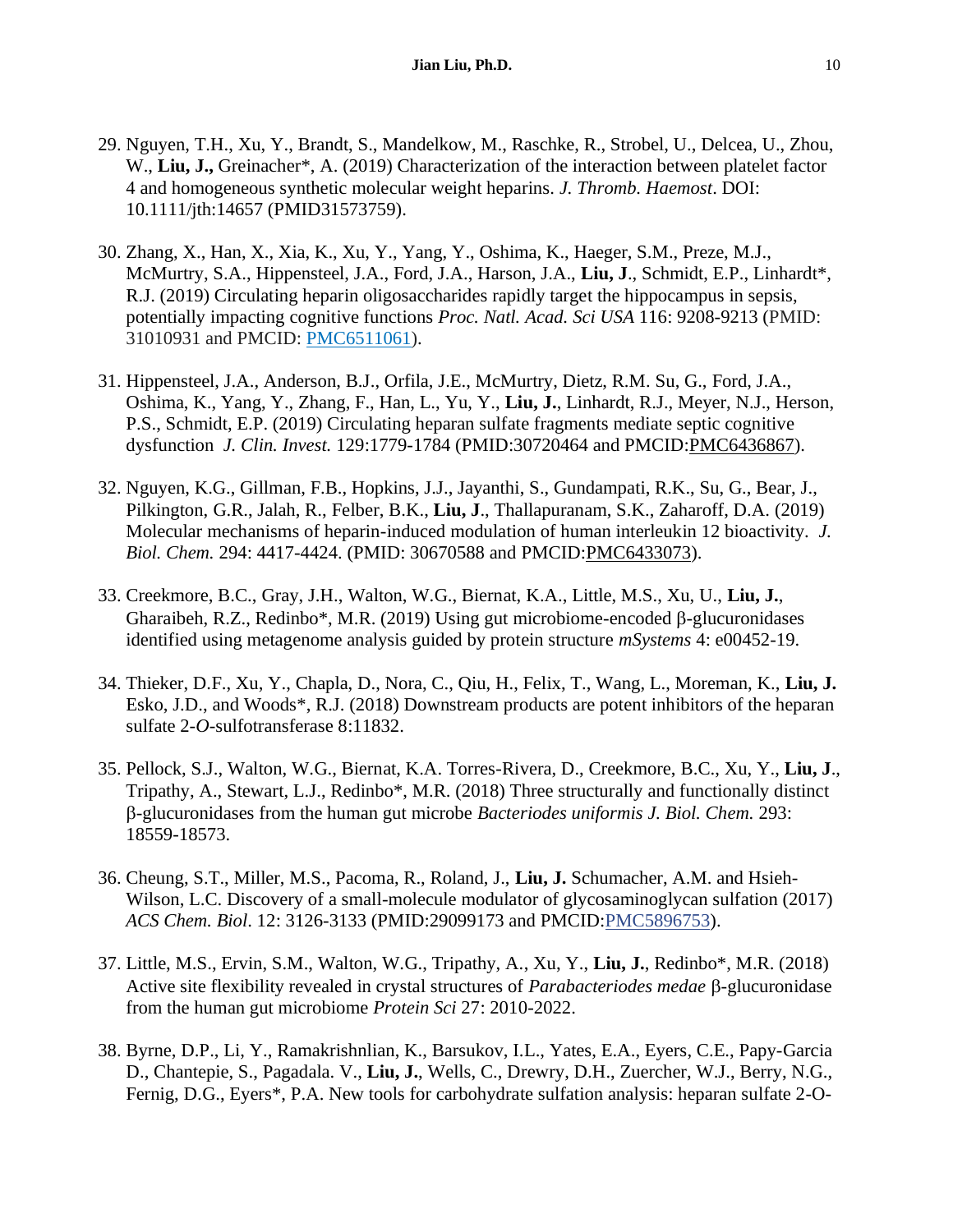sulfotransferase (HS2ST) is a target for small-molecule protein kinase inhibitors (2018) *Biochem. J.* 475:2417-2433 (PMID:29934491 and PMCID[:PMC6094399\)](https://www.ncbi.nlm.nih.gov/pmc/articles/PMC6094399/).

- 39. Khandelwal, S., Johnson, A.M., **Liu, J.**, Keire, D., Sommers, C., Ravi, J., Lee, G.M., Lambris, J.D., Reis, E.S., Arepally, G.M. Novel Immunoassay for Complement Activation by PF4/Heparin Complexes. (2018) *Thromb. Haemost.* 118:1484-1487 (PMID:29960275 and PMCID[:PMC6288012\)](https://www.ncbi.nlm.nih.gov/pmc/articles/PMC6288012/).
- 40. Miller, C.M., Xu, Y, Kudrna, KM, Hass, BE, Kellar, BM, Egger, AW, **Liu, J**, Harris\*, EN. 3- O sulfation of heparin leads to hepatotropism and longer circulatory half-life (2018) *Thromb. Res.* 167: 90-87 (PMID:29793137 and PMCID[:PMC6242777\)](https://www.ncbi.nlm.nih.gov/pmc/articles/PMC6242777/).
- 41. Stancanelli, E., Elli S, Hsieh PH, **Liu J**, Guerrini M. Recognition and Conformational Properties of an Alternative Antithrombin Binding Sequence Obtained by Chemoenzymatic Synthesis. (2018) *Chembiochem* doi: 10.1002/cbic.201800095 (PMID:29573524).
- 42. Zhang, X., Pagadala, V., Jester, H.M., Lim, A.M., Pham, T.Q., Goulas, A.M.P., **Liu\*, J**. and Linhardt\*, R.J. (2017) Chemoenzymatic synthesis of heparan sulfate and heparin oligosaccharides and NMR analysis: Paving the way to a diverse library for glycobiologists *Chem. Sci.*, 8: 7932-7940.
- 43. He, W., Zhu, Y., Shirke, A., Sun, X., **Liu, J.**, Gross, R.A., Koffas\*, M.A.G., Linhardt\*, R.J., and Li\*, M. (2017) Expression of chondroitin-4-sulfotransferase in Escherichia Coli and Pichia pastoris *Appl. Microbiol. Biotechnol.* 101: 6919-6928.
- 44. Meneghetti, M.C.Z., Ferreira, T.G., Tashima, A.K., Chavante, S.F., Yates, E.A., **Liu, J.**, Nader, H.B., and Lima\*, M.A. (2017) Insights into the role of 3-*O*-sulfotransferase in heparan sulfate biosynthesis *Org. Biomol. Chem.*15: 6792-6799.
- 45. Xu, Y., Chandarajoti, K., Zhang, X., Pagadala, V., Dou, W., Hoppensteadt, D.M., Sparkenbaugh, E., Colley, B., Daily, S., Key, N., Severynse-Stevens, D., Fareed, J., Linhardt\*, R.J., Pawlinksi\*, R., and **Liu\*, J.** (2017) Synthetic oligosaccharides can replace animalsourced low-molecular weight heparins *Sci. Transl. Med.*, 9, eaan5954. (PMID:28878012)
- 46. Nam, E.J., Hayashida, K., Aquino, R.S., Couchman, J.R., Kozar, R.A., **Liu, J.** and Park\*, P.W. (2017) Syndecan-1 limits the progression of liver injury and promotes liver repair in acetaminophen-induced liver injury *Hepatology* 66:1601-1615.
- 47. Arnold, K.M., Capuzzi, S.J., Xu, Y., Muratov, E.N., Carrick, K., Szajek, A.Y., Tropsha, A., and **Liu\*, J.** (2017) Modernization of enoxaparin molecular weight determination using homogeneous standards *Pharmaceuticals* pii: E66. doi: 10.3390/ph10030066.
- 48. Li, J., Su, G. and **Liu**\*, **J.** (2017) Enzymatic synthesis of homogeneous chondroitin sulfate oligosaccharides *Angew. Chem. Int. Ed* 56:11784-11787.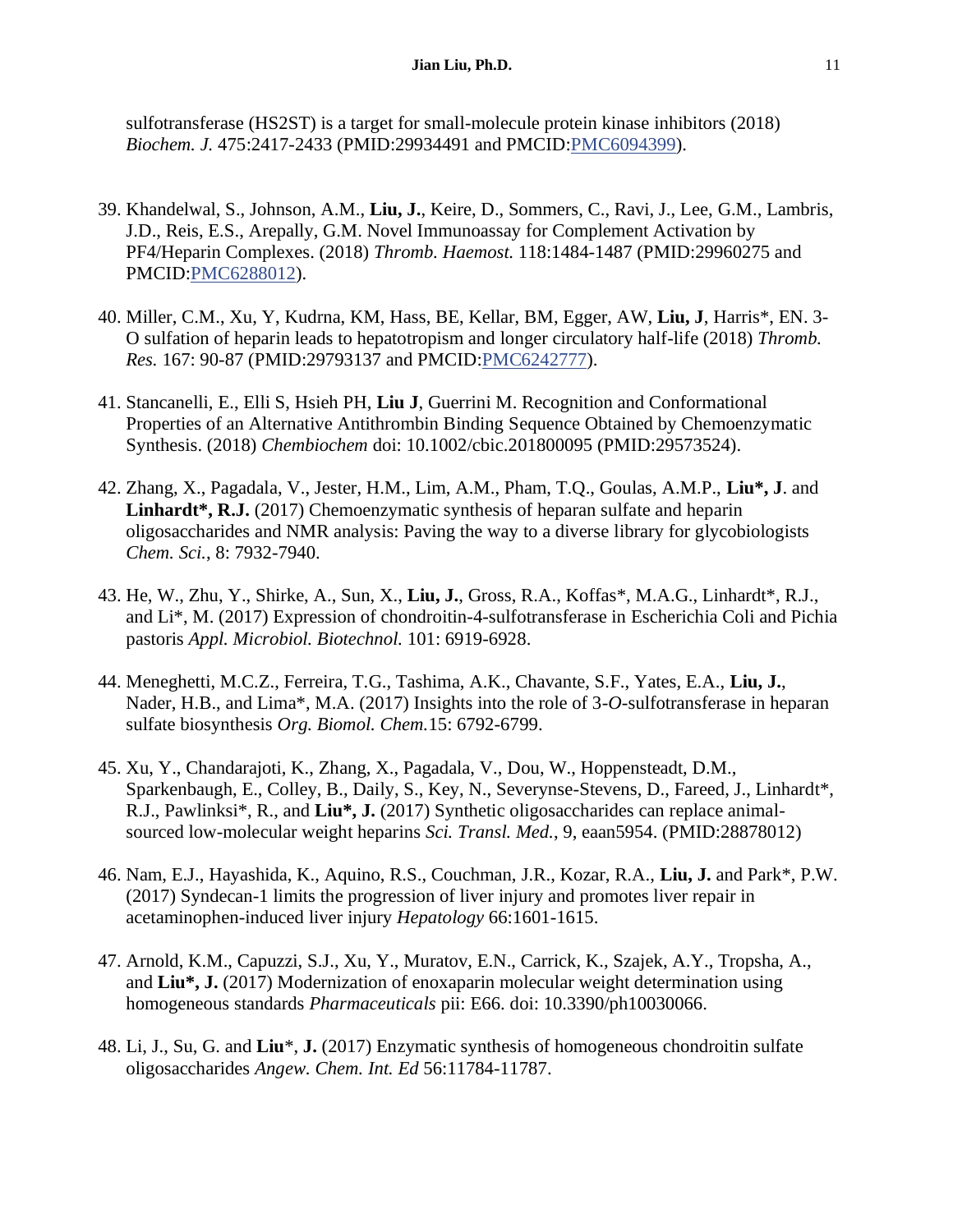- 49. Pollet, R.M., D'Agostino, E.H., Walton, W.G., Xu, Y., Little, M.S., Biernat, K.A., Pellock, S.J., Patterson, L.M., Creekmore, B.C., Isenberg, H.N., Bahethi, R.R., Bhatt, A.P., **Liu, J.**, Gharaibeh, R.Z., Redinbo\*, M.R. (2017) An atlas of  $\beta$ -glucuronidase in the human intestinal microbiome *Structure* 25:967-977.
- 50. Sommers\*, C.D., Ye, H., **Liu, J.**, Linhardt, R.J., Keire, D.A. (2017) heparin and homogeneous model heparin oligosaccharides form distinct complexes with protamine: Light scattering and zeta potential analysis *J. Pharmaceut. Biomed. Anal.* 140:113-121.
- 51. Wang, Z., Hsieh, P-H., Xu, Y., Thieker, D., Chai, E.J.E., Xie, S., Cooley, Woods, R.J., Chi, L., **Liu\*, J**. (2017) Synthesis of 3-O-sulfated oligosaccharides to understand the relationship between structures and functions of heparan sulfate *J. Am. Chem. Soc.*, 139: 5249-5256.
- 52. Schultz, V., Suflita, M., Liu, X., Zhang, X., Yu, Y., Li, L., Green, D.E., Xu, Y., Zhang, F. DeAngelis, P.L., **Liu, J**, Linhardt\*, R.J. (2017) Heparan sulfate domains required for fibroblast growth factor 1 and 2 signaling through fibroblast growth factor receptor 1c *J. Biol. Chem.* 292: 2495-2509. doi/10.1074/jbc.M116.761585.
- 53. Chen, Y., Lin, L., Agyekum, I., Zhang, X., St. Ange, K., Yu, Y., Zhang, F., **Liu, J.**, Amster, I.J., Linhardt\*, R.J. (2017) Structural analysis of heparin-derived 3-O-sulfated tetrasaccharides: antithrombin binding site variants *J. Pharm. Sci.* 106(4):973-981.
- 54. Zhang, X., Xu, Y., Hsieh, P.-H., **Liu, J.**, Lin, L., Schmidt, E.P., Linhardt\*, R.J. (2017) Chemoenzymatic synthesis of unmodified heparin oligosaccharides: cleavage of p-nitrophenyl glucuronide by alkaline and Smith degradation *Org. Biomol. Chem.* 15:1222-1227.
- 55. Yang, J., Hsieh, P-H., Liu, X., Zhou, W., Zhang, X., Zhang, F., Xu, Y., Linhardt, R.J. and Liu<sup>\*</sup>, J. (2017) Construction and characterization of heparan sulfate heptasaccharide microarray *Chem. Comm.* 53: 1743-1746.
- 56. Xu, Y., Moon, A.F., Xu, S., Krahn, J.M., **Liu, J.\*** and Pedersen, L.C. (2017) Structure based substrate specificity analysis of heparan sulfate 6-*O*-sulfotransferases *ACS Chem. Biol*. 12: 73- 82.
- 57. Zhao, Y., Singh, A., Xu, Y., Zong, C., Zhang, F., Boons, G.-J., **Liu, J.** Linhardt, R.J., Woods, R.J., Amster\*, I.J. (2017) Gas-phase analysis of the complex of fibroblast growth factor 1 with heparan sulfate: A traveling wave ion mobility spectrometry (TWIMS) and molecular modeling study *J. Am. Soc. Mass Spectrom.* 28: 96-109.
- 58. Hsieh, P.-H., Thieker, D.F., Guerrini, M., Woods, R.J., and **Liu, J.**\* (2016) Uncovering the relationship between sulfation patterns and conformation of iduronic acid in heparan sulfate *Sci. Rep.* 6: 29602; doi: 10.1038/srep29602.
- 59. Gao, W., Xu, Y., **Liu, J.** and Ho\*, M. (2016) Epitope mapping by a Wnt-blocking antibody: evidence of the Wnt binding domain in heparan sulfate *Sci. Rep.* 6: 26245; doi: 10.1038/srep26245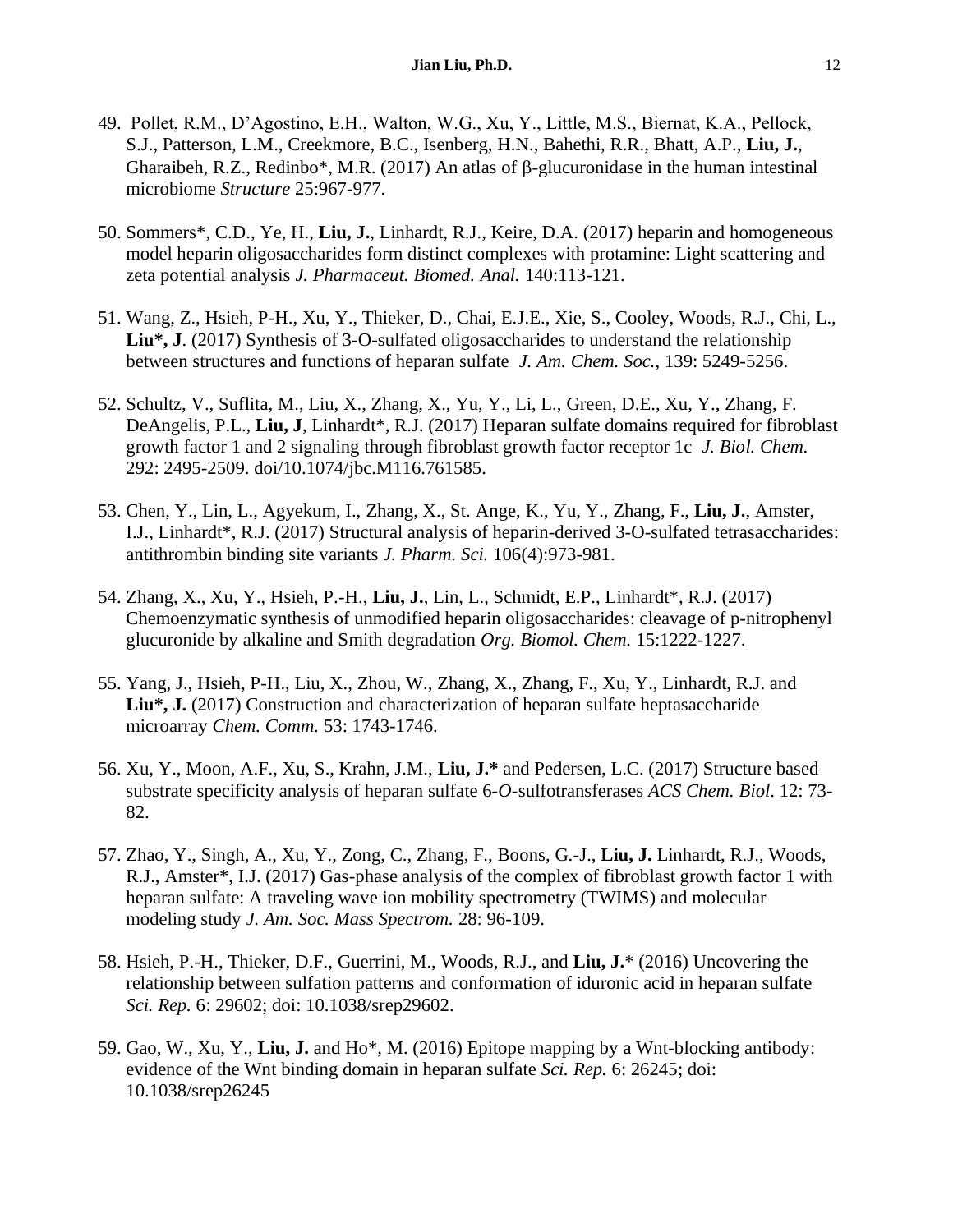- 60. Szajek, A.Y., Chess, E., Johansen, K., Gratzl, G., Gray, E., Keire, D., Linhardt, R.J., **Liu, J**., Morris, T., Mulloy, B., Nasr, M., Shriver, Z., Torralba, P., Viskov, C., Williams, R., Woodcock, J., Workman, W., Al-Hakim\*, A. (2016) U.S. Regulatory and Compendial Response to the Global Heparin Contamination Crisis *Nat. Biotechnol*. 34: 625-630. (PMID:27281424)
- 61. Thacker, B.E., Seamen, E., Lawrence, R., Parker, M.W., Xu, Y., **Liu, J.**, Vander Kooi, C.W., and Esko\*, J.D. (2016) Expanding the 3-*O*-sulfate proteome-enhanced binding of neutrophilin-1 to 3-*O*-sulfated heparan sulfate modulates its activity *ACS Chem. Biol*. 11: 971-980.
- 62. Whelihan, M., Cooley, B., Xu, Y., Pawlinski, R., Liu, J., Key, N. (2016) In vitro and in vivo characterization of a reversible synthetic heparin analog *Thromb. Res.* 138: 121-129.
- 63. Dulaney, S.B., Xu, Y., Wang, P., Tiruchinapally, G., Wang, Z., Kathawa, J., El-Dakdouki, M.H., Yang, B., **Liu\*, J.** and Huang\*, X. (2015) Divergent synthesis of heparan sulfate oligosaccharides *J. Org Chem*. 80: 12265-12279.
- 64. Purushothaman A., Bandari, S.K., **Liu, J.**, Mobley, J.A., Brown, E.E., Sanderson\*, R.D. (2015) Fibronectin on the surface of myeloma cell-derived exosomes mediates exosome-cell interactions *J. Biol. Chem.* 291: 1652-1663.
- 65. Hayashida, A., Amano, S., Gallo, R.L., Linhardt, R.J., **Liu, J**., Park\*, P.W. (2015) 2-O-sulfated domains in syndecan-1 heparan sulfate inhibit neutrophil cathlicidin and promote staphylococcuss areus corneal infection *J. Biol. Chem.* **290**: 16157-16167.
- 66. Zhao, Y., Singh, A., Li, L., Linhardt, R.J., Xu, Y., **Liu, J.** Woods, R.J., Amster, I.J. (2015) Investigation changes in the gas-phase conformation of antithrombin III upon binding of arixtra using traveling wave ion mobility spectrometry (TWIMS) *Analyst* 140: 6980-6989.
- 67. Dou, W., Xu, Y., Pagadala, V., Pedersen, L.C. and **Liu\*, J.** (2015) Role of Deacetylase activity of *N*-deacetylase/*N*-sulfotransferase 1 in forming *N*-sulfated domain in heparan sulfate *J. Biol. Chem.* **290**: 20427-20437.
- 68. Zhou, W., Hsieh, P.-H., Xu, Y., T. R. O'Leary, Huang, X. and **Liu\*, J**. (2015) Design and Synthesis of Active Heparan Sulfate-based Probes *Chem Comm*. 51: 11019-11021.
- 69. Chandarajoti, K., Xu, Y., Sparkenbaugh, E., Key, N.S., Pawlinski, R., and **Liu\*, J.** (2014) *De novo* synthesis of a narrow size distribution low molecular weight heparin *Glycobiology* **24**: 476-486.
- 70. Hsieh, P-H, Xu, Y., Keire, D.A., and **Liu\*, J.** (2014) Chemoenzymatic synthesis and characterization of 2-*O*-sulfated glucuronic acid containing heparan sulfate hexasaccharides. *Glycobiology* **24**: 681-692.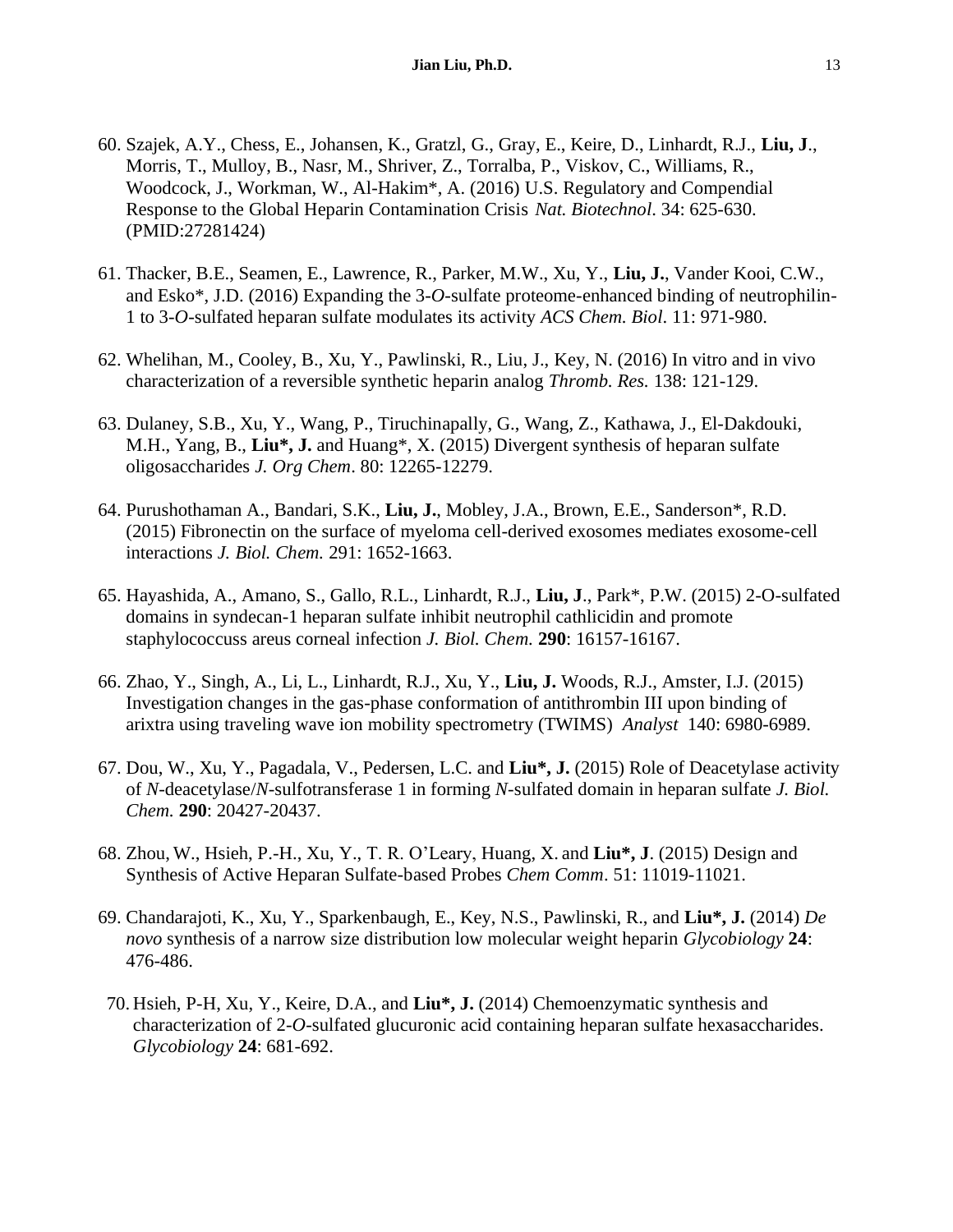- 71. Liu, C., Sheng, J., Krahn, J.M., Perera, L., Xu, Y., Hsieh, P-H., Dou, W., **Liu\*, J.** and Pedersen, L.C. (2014) Molecular mechanism of substrate specificity for heparan sulfate 2-*O*sulfotransferase. *J. Biol. Chem.* **289**: 13407-13418.
- 72.Cai, C., Dickinson, D.M., Li, L., Masuko, S., Suflita, M., Schultz, V., Nelson, S.D., Bhaskar, U., **Liu, J.**, and Linhardt\*, R.J. (2014) Fluorous-assisted chemoenzymatic synthesis of heparan sulfate oligosaccharides. *Org. Lett*. **16**: 2240-2243.
- 73. Patel, V.N., Lombaert, I.M.A., Cowherd, S.N., Shworak, N., Xu, Y., **Liu, J.** and Hoffman\*, M.P. (2014) 3-*O*-sulfated heparan sulfate controls epithelial Kit+FGFR2b+ progenitor expansion via rapid autocrine regulation of 3-*O*-sulfotransferases. *Dev Cell* **29**: 662-673.
- 74. Sterner, E., Masuko, S., Li, G., Li, L., Green, D., Otto, N.J., Xu, Y., DeAngelis, P.L., **Liu, J.,** Dordick, J.S., Linhardt\*, R.J. (2014) Fibroblast growth factor-based signaling through synthetic heparan sulfate blocks copolymers studied using high cell density three-dimensional cell printing. *J. Biol. Chem.* 289: 9754-9765.
- 75. Xu, Y, Cai, C., Chandarajoti, K, Li, L., Hsieh, P., Pham, T., Sparkenbaugh, E.M., Sheng, J., Key, N., Pawlinski, R., Harris, E., Linhardt\*, R.J., and **Liu\*, J.** (2014) Homogeneous and reversible low-molecular weight heparins with reversible anticoagulant activity. *Nat. Chem Biol*. 10: 248-250.
- 76. Sterner, E., Li, L., Paul, P., Beaudet, J.M., **Liu, J.,** Linhardt, R.J. and Dordick\*, J.S. (2013) Assays for determining heparan sulfate and heparin O-sulfotransferase activity and specificity. *Anal. Bioanal. Chem.* 406: 525-536.
- 77.Cai, C., Li, L., Harvey, C., **Liu, J.** and Linhardt\*, J. (2013) Towards the chemoenzymatic synthesis of heparan sulfate oligosaccharides: Oxidative cleavage of p-nitrophenyl group with ceric ammonium salts. *Tetrahedron Lett* 54: 4471-4474.
- 78. Li G, Masuko S, Green DE, Xu Y, Li L, Zhang F, Xue C, **Liu J**, Deangelis PL, Linhardt\* RJ. (2013) N-sulfotestosteronan, a novel substrate for heparan sulfate 6-O-sulfotransferases and its analysis by oxidative degradation. *Biopolymers* 99: 675-85.
- 79.Cai C, Edgar K, **Liu J**, Linhardt\* RJ. (2013) [Preparation and application of a 'clickable'](http://www.ncbi.nlm.nih.gov/pubmed/23524108)  [acceptor for enzymatic synthesis of heparin oligosaccharides.](http://www.ncbi.nlm.nih.gov/pubmed/23524108) *Carbohydr Res* 372:30-34
- 80. Huang, R., **Liu, J.** and Sharp\*, J.S. (2013) An approach for separation and complete structural sequencing of heparin/heparan sulfate-like oligosaccharides. *Anal Chem* 85: 5787-95.
- 81. Kailemia, M.J., Li, L., Xu, Y., **Liu, J.**, Linhardt, R.J. and Amster\*, I.J. (2013) Structurally informative tandem mass spectrometry of highly sulfated natural and chemo-enzymatically synthesized heparin and heparan sulfate glycosaminoglycans. *Mol. Cell. Proteomics* 12: 979- 90.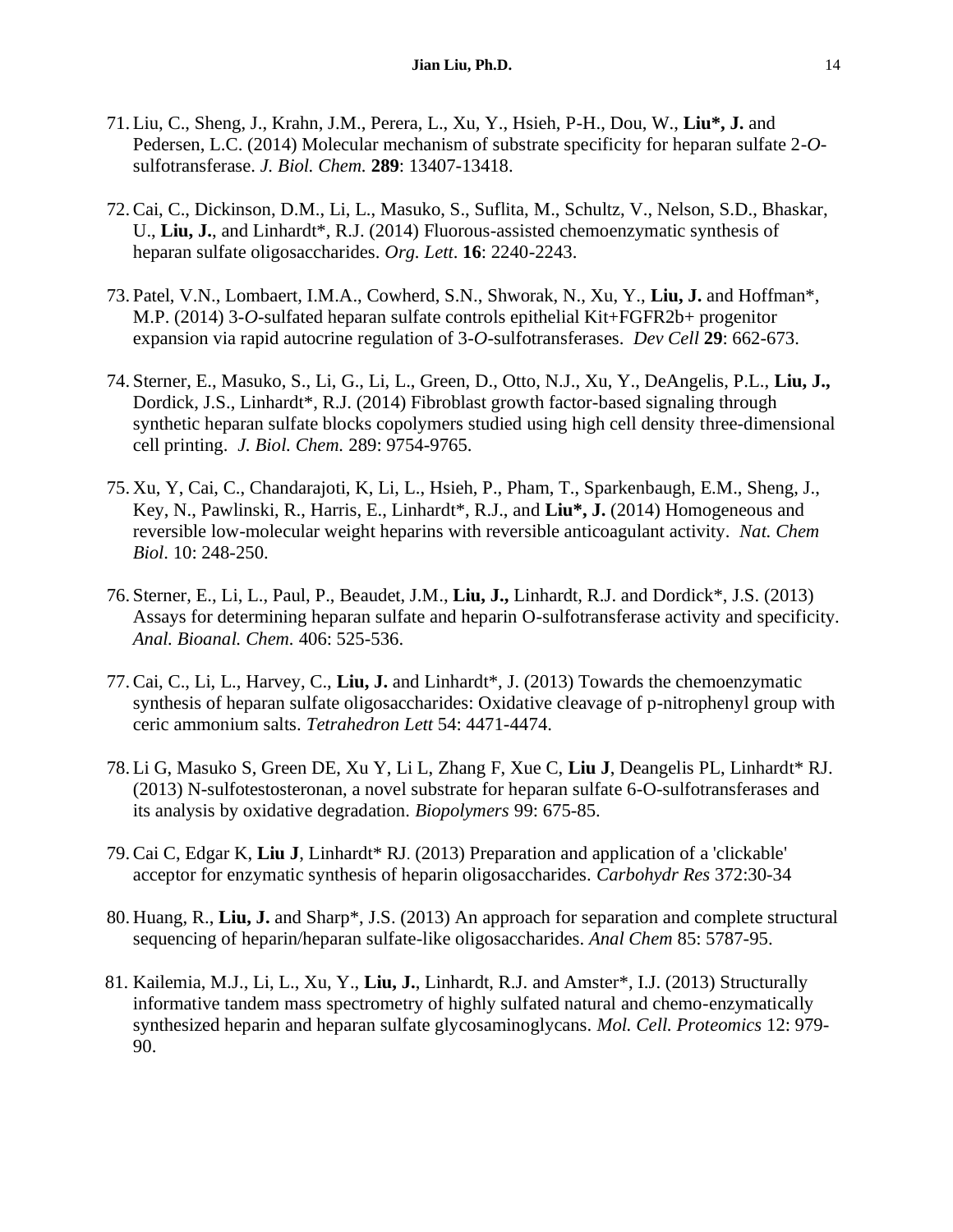- 82. Zhou, X., Li, L., Linhardt, R.J. and **Liu\*, J.** (2013) Neutralizing the anticoagulant activity of ultra-low molecular weight heparins using *N*-acetylglucosamine 6-sulfatase. *FEBS J.* 280: 2523-32
- 83. O'Leary, T., Xu, Y. and **Liu\*, J.** (2013) Investigation of the substrate specificity of K5 lyase. *Glycobiology* 23: 132-141.
- 84. Peterson, S and **Liu\*, J.** (2012) Deciphering mode of action heparanase using structurally defined oligosaccharides. *J. Biol. Chem.* 287: 34836-34843.
- 85. Masuko, S., Bera, S., Green, D.E., Weiwer, M., **Liu, J.**, DeAngelis, P.L., Linhardt\*, R.J. (2012) Chemoenzymatic synthesis of uridine diphosphate-GlcNAc and uridine diphosphate-GalNAc analogs for the preparation of unnatural glycosaminoglycans. *J. Org. Chem*. 77: 1449-1456.
- 86. Zhang, C., Liu L., Chen, J., **Liu, J**., Li, J., Du, G., Chen\*, J. (2012) Metabolic engineering of *Escherichia coli* for biosynthesis of heparosan, a bioengineered heparin precursor. *Metab. Eng.* 14: 521-527.
- 87. Sheng, J., Xu, Y., Dulaney, S., Huang\*, X. and **Liu\*, J.** (2012) Uncovering biphasic catalytic mode of C5-epimerase in heparan sulfate biosynthesis*. J. Biol. Chem.* 287:20996-21002.
- 88. Yongmei Xu, Elizabeth H. Pempe, and **Jian Liu**\* (2012) Chemoenzymatic synthesis of heparan sulfate oligosaccharides with anti-IIa activity. *J. Biol. Chem.* 287: 29054-29061.
- 89. Elizabeth H. Pempe, Tanya C. Burch, Courtney J. Law and **Jian Liu**\* (2012) Substrate specificity of 6-*O*-endosulfatase 2 and its implications in synthesizing anticoagulant heparan sulfate. *Glycobiology* 22: 1353-1362.
- 90. Elizabeth H. Pempe,Yongmei Xu, Sandhya Gopalakrishnan, **Jian Liu**, Edward N. Harris\* (2012) Probing the structural selectivity of synthetic heparin binding to stabilin receptors. *J. Biol. Chem.* 287: 20774-20783.
- 91. Joglekar, M.V., Quintana Diez, P.M., Marcus, S., Qi, R., Espinasse, B., Wiesner, M.R., Pempe, E.H., **Liu, J.,** Monroe, D.M., Arepally\*, G.M. (2012) Disruption of PF4/H multimolecular complex formation with a minimally anticoagulant heparin (ODSH). *Thromb. Haemost.* 107: 717-725.
- 92. Moon, A., Xu, Y., Woody, S.M., Krahn, J.M., Linhardt, R.J., **Liu\*, J**. and Pedersen, L.C., (2012) Dissecting the substrate recognition of 3-*O*-sulfotransferase for the biosynthesis of anticoagulant heparin. *Proc. Natl. Acad. Sci. USA* 109: 5265-5270.
- 93. Xu, Y., Wang, Z., Liu, R., Arlene Bridges, Huang\*, X., and **Liu, J.\*** (2012) Directing the biological activities of heparan sulfate oligosaccharides using a chemoenzymatic approach. *Glycobiology* 22: 96-106.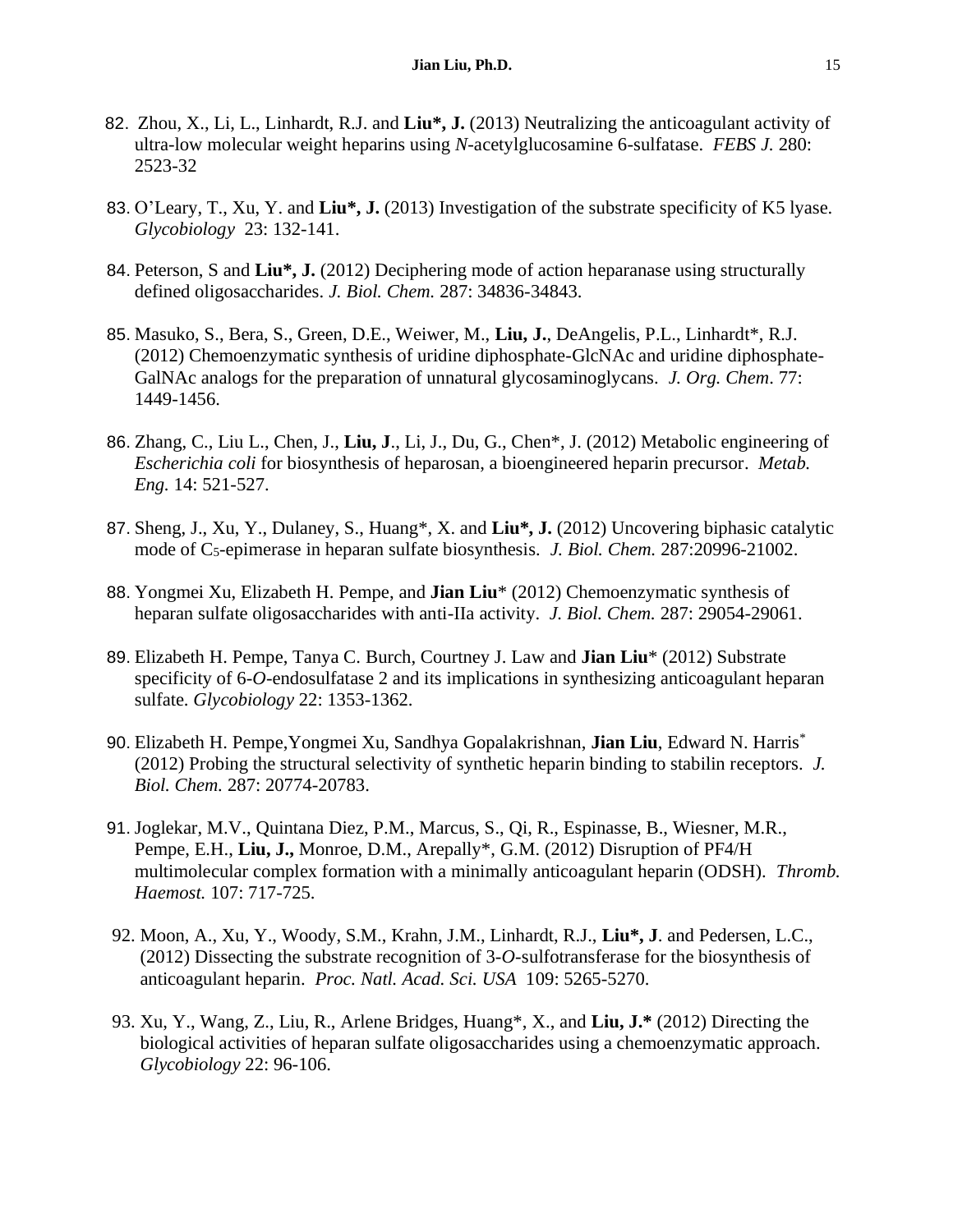- 94. Tiwari, V., **Liu, J.**, Valyi-Nagy, T., and Shukla\*, D. (2011) Anti-heparan sulfate peptides that block herpes simplex virus infection *in vivo*. *J. Biol. Chem.* 286: 25406-25415.
- 95. Wang, Z., Yang, B., Zhang, Z., Ly, M., Takeiddin, M., Mousa, S., **Liu, J**., Dordick, J.S., Linhardt\*, R.J. (2011) Control of the heparosan *N*-deacetylation leads to an improved bioengineered heparin. *Appl. Microbiol. Biotechnol*. 91: 91-99.
- 96. Sheng, J., Liu, R., Xu, Y. and **Liu\*, J.** (2011) The dominating role of *N*-deacetylase/*N*sulfotransferase 1 in forming domain structures in heparan sulfate. *J. Biol. Chem*. 286: 19768-19776.
- 97. Xu, Y., Masuko, S., Takieddin, M., Xu, E., Liu, R., Jing, J., Mousa, S., Linhardt\*, R.J. and **Liu\*, J.** (2011) Chemoenzymatic synthesis of structurally homogeneous ultra-low molecular weight heparins. *Science* 334: 498-501. (Perspective article by Turnbull, J.E. (2011) Getting the farm out of pharma for heparin production *Science* 334:462-463)
- 98. Liu, R. and **Liu\*, J.** (2011) Enzymatic placement of 6-*O*-sulfo groups in heparan sulfate. *Biochemistry* 50:4382-4391.
- 99. Zhou, X., Chandarajoti, K., Phar, T.Q., Liu, R. and **Liu, J.\*** (2011) Expression of secreted forms of sulfotransferases in *Kluyveromyces lactisto* to synthesize heparin and heparan sulfate*. Glycobiology* 21: 771-780.
- 100. Wang Z, Xu, Y, Yang, G, Tiruchinapally, B. Sun, R. Liu, S. Dulaney, **J. Liu**, and X. Huang\* (2010) Preactivation-based One-pot Combinatorial Synthesis of Heparin-like Hexasaccharides for the Analysis of Heparin-Protein Interactions *Chemistry* 16:8365-8375
- 101. Sherket Peterson and **Jian Liu**\* (2010) Unraveling the specificity of heparanase utilizing synthetic substrates *J. Biol. Chem.* 285: 14504-14513.
- 102. Renpeng Liu, Yongmei Xu, Miao Chen, Michel Weïwer, Xianxuan Zhou, Arlene S. Bridges, Paul L. DeAngelis, Qisheng Zhang, Robert J. Linhardt and **Jian Liu\*** (2010) Chemoenzymatic design of heparan sulfate oligosaccharides *J. Biol. Chem.*285:34240-34249.
- 103. Li, K., Bethea, HN, and **Liu, J.** (2010) Determining the activity of heparan sulfate C5 epimerase using engineered 2-*O*-sulfotransferase *J. Biol. Chem.* 285: 11106-11113.
- 104. Martin JG, Gupta M, Xu Y, Akella S, **Liu J**, Dordick JS, Linhardt RJ\* (2009) Toward an artificial Golgi: Redesigning the biological activities of heparan sulfate on a digital microfluidic chip *J. Am. Chem. Soc.* 131: 11041-11048.
- 105. Zhang Z, Xie J, Liu H, **Liu J**, Linhardt RJ.\* (2009) Quantification of heparan sulfate disaccharides using ion-pairing reversed-phase microflow high-performance liquid chromatography with electrospray ionization trap mass spectrometry *Anal. Chem.* 81: 4349- 4355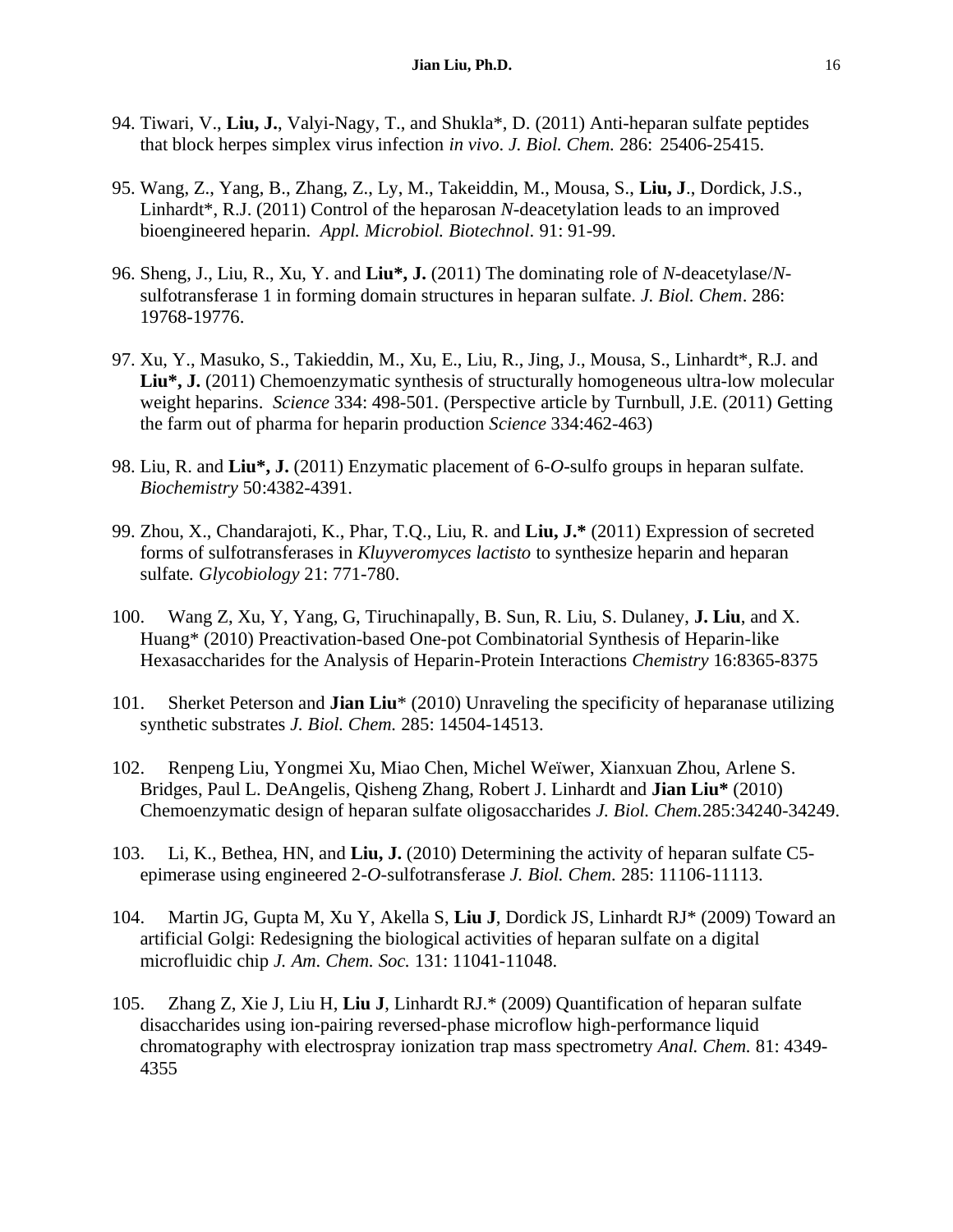- 106. Heather N. Bethea, Ding Xu, **Jian Liu\***, and Lars Pedersen (2008) Redirecting the substrate specificity of heparan sulfate 2-*O*-sulfotransferase by structurally guided mutagenesis. *Proc. Natl. Acad. Sci. USA* 105: 18724-18729.
- 107. Michel Weïwer, Trevor Sherwood, Dixy E. Green, Paul L. DeAngelis, **Jian Liu**, Robert J. Linhardt\* (2008) Synthesis of uridine 5'-diphosphoiduronic acid (UDP-IdoA) as a potential unnatural substrate of glucuronosyltransferases for the chemoenzymatic synthesis of heparin *J. Org. Chem.* 73: 7631-7637.
- 108. Zhenqing Zhang, Scott A. McCallum, Jin Xie, Lidia Nieto, Francisco Corzana, Jesús Jiménez-Barbero, Miao Chen, **Jian Liu**, Robert J. Linhardt<sup>\*</sup> (2008) Solution structures of chemoenzymatically synthesized heparin and its precursors *J. Am. Chem. Soc.* 130: 12998- 13007.
- 109. Ronald Copeland, Arun Balasubramaniam, Vaibhav Tiwari, Arleen Bridges, Robert J Linhardt, Deepak Shukla, and **Jian Liu\*** (2008) Using a 3-*O*-sulfated heparin octasaccharide to inhibit the entry of herpes simplex virus 1 *Biochemistry* 47: 5774-5783.
- 110. Xu, D., Moon, A.F., Song, D., Pedersen, L.C. and **Liu\*, J.** (2008) Engineering the sulfotransferases to modify heparan sulfate *Nat. Chem. Biol*. 4: 200-202.
- 111. Zhenqing Zhang. Jin Xie, **Jian Liu** and Robert Linhardt\* (2008) Tandem MS can distinguish hyaluronic acid from *N*-acetylheparosan *J. Am. Soc Mass Spect*. 19: 82-90
- 112. Chen, J., Jones, C.L., and **Liu\*, J.** (2007) An enzymatic combinatorial approach to identify novel anticoagulant heparan sulfate structures *Chemistry & Biology* 14: 986-993 (Commentary by Linhardt, R.J. and Kim, J.-H. (2007) *Chemistry & Biology* 14: 972-973)
- 113. Lu, D., Garcia-Contreras, L., Xu, D., Kurtz, S.L., **Liu, J**., Braunstein, M., McMurray, D. and Hickey\*, A.J. (2007) Poly (Lactide-co-Glycolide) Microspheres Can Enhance a T Cell Response to Recombinant Mycobacterium tuberculosis Antigen 85B. *Pharm Res.* 24: 1834- 1843.
- 114. Lawrence, R., Yabe, T., HajMohammadi, S., Rhodes, J., McNeely, M., **Liu, J.**, Lamperti, E.D., Toselli, P.A., Lech, M., Spear, P.G., Rosenberg, R.D., and Shworak\*, N.W. (2007) The principal neuronal gD-type 3-*O*-sulfotrnsferases and their products in central and peripheral nervous system tissues *Matrix Biology* 26: 442-455.
- 115. Xu, D., Song, D., Pedersen, L. and **Liu\*, J.** (2007) Mutational study of heparan sulfate and chondroitin sulfate 2-*O*-sulfotransferases *J. Biol. Chem.* 282: 8356-8367.
- 116. Tiwari, V., O'Donnell, C., Copeland, R.J., Scarlett, T., **Liu, J.** and Shukla\* D. (2007) Soluble 3-O-sulfated heparan sulfate can trigger herpes simplex virus type 1 entry into resistant Chinese hamster ovary (CHO-K1) cells *J. Gen Virol.* 88: 1075-1079.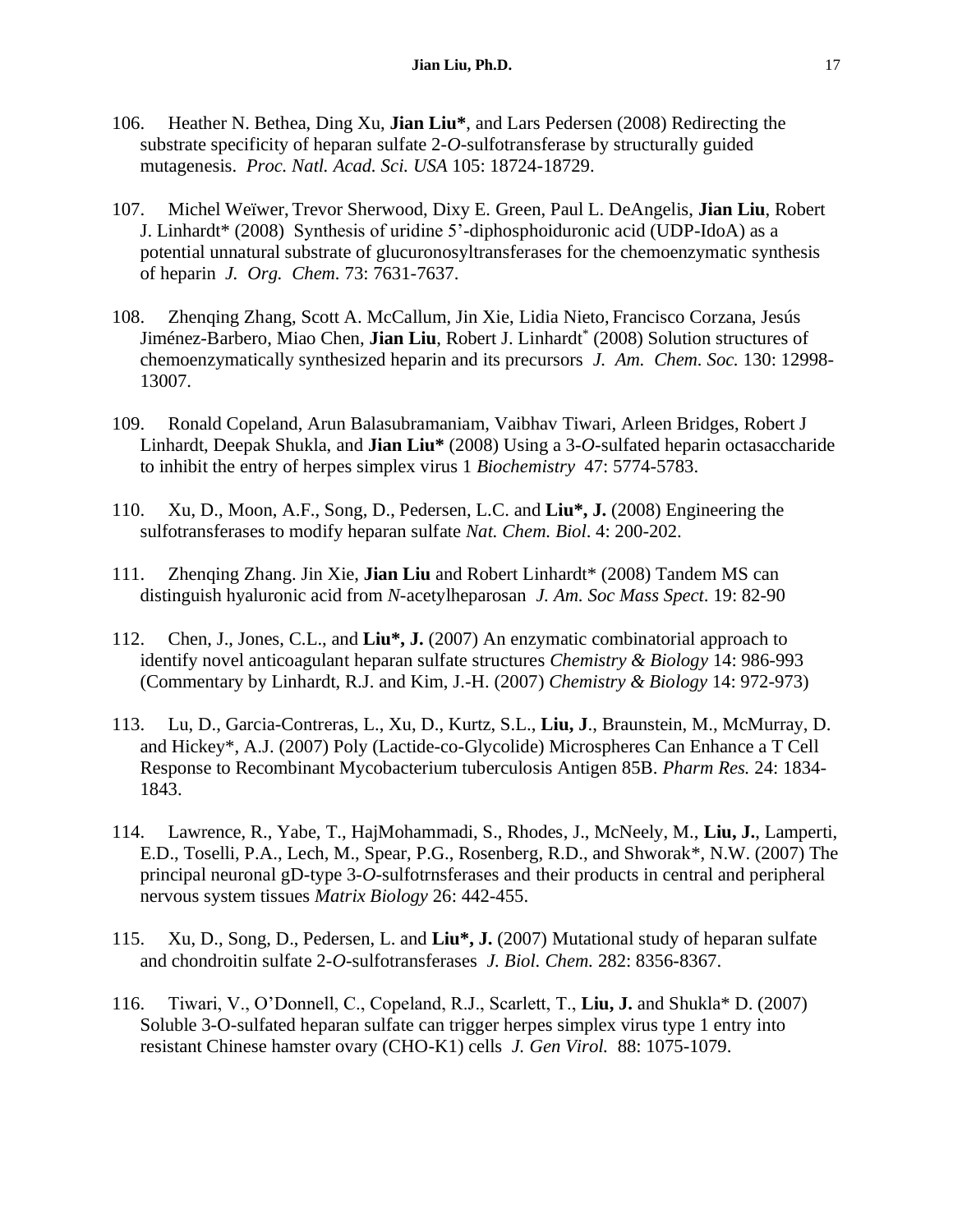- 117. Chen, M., Bridges, A. and **Liu\*, J.** (2006) Determination of the substrate specificities of *N*-acetyl-D-glucosaminyl transferase *Biochemistry* 45: 12358-12365.
- 118. Vaibhav Tiwari, Christian Clement, Ding Xu, Perry M. Scanlan, Veeral Seth, Gary Chung, Devanand Kowlessur, Tibor Valyi-Nagy, Beatrice Y.J.T. Yue, **Jian Liu**, and Deepak Shukla\* (2006) Entry of HSV-1 into primary cultures of corneal fibroblasts is mediated by HVEM and 3-*O-*S HS but not nectin-1. *J. Virol.* 80: 8970-8980.
- 119. Muñoz, E., Xu, D., Kemp, M., Zhang, F., **Liu, J.**, Linhardt\*, R.J. (2006) Affinity, kinetic and structural study of the interaction of 3-*O*-sulfotransferase isoform 1 with heparan sulfate *Biochemistry* 45: 5122-5128.
- 120. McDowell, L.M., Frazier, B., Studelska, D.R., Giljum, K., Chen, J., **Liu, J**., Yu, K., Ornitz, D.M., and Zhang, L.\* (2006) Inhibition or activation of Apert syndrome FGFRs (S252W) signaling by specific glycosaminoglycans *J. Biol. Chem.* 281: 6924-6930.
- 121. Duncan, M., Liu, M., Fox, C. and **Liu, J.**\* (2006) Characterization of the *N*-Deacetylase Domain from the Heparan Sulfate *N*-Deacetylase/*N*-Sulfotransferase 2 *Biochem. Biophys. Res. Commun*. 339: 1232-1237.
- 122. Eva Muñoz, Ding Xu, Fikri Avci, Melissa Kemp, **Jian Liu**, Robert J. Linhardt\* (2006) Enzymatic synthesis of heparin related polysaccharide on sensor chips: Rapid screening of heparin-protein interactions *Biochem. Biophys. Res. Commun*. 339:597-602.
- 123. Jinghua Chen, Fikri Y. Avci, Eva M. Muñoz, Lynda M. McDowel, Miao Chen, Lars C. Pedersen, Lijuan Zhang, Robert J. Linhardt, and **Jian Liu**\* (2005) Enzymatic redesigning of biologically active heparan sulfate *J. Biol. Chem.* 280: 42817-42825.
- 124. Gong, Y., Duvvuri, M., Duncan, M., **Liu, J.** and Krise, J.P.\* (2006) Niemann-pick C1 protein facilitates the efflux of the anticancer drug duanorubicin from cells according to a novel vesicle-mediated pathway *J. Pharmacol. Exp. Ther.* 316: 242-247.
- 125. Jinghua Chen and **Jian Liu\*** (2005) Characterization of the Structure of Antithrombin-binding Heparan Sulfate Generated by Heparan Sulfate 3-*O*-Sulfotransferase 5 *Biochim. Biophys. Acta* 1725:190-200.
- 126. Ding Xu, Vaibhav Tiwari, Guoqing Xia, Christian Clement, Deepak Shukla and **Jian Liu\*** (2005) Characterization of heparan sulphate 3-*O*-sulphotransferase isoform 6 and the role in assisting the entry of herpes simplex virus, type 1. *Biochem. J*.385: 451-459.
- 127. Andrea Moon, Suzanne C. Edavettal, Joe M. Krahn, Eva M. Munoz, Masahiko Negishi, Robert J. Linhardt, **Jian Liu\***, and Lars C. Pedersen (2004) Structural analysis of the sulfotransferase (3-OST-3) involved in the biosynthesis of an entry receptor of herpes simplex virus 1*. J. Biol. Chem*. 279: 45185-45193 (Cover of October 22 issue).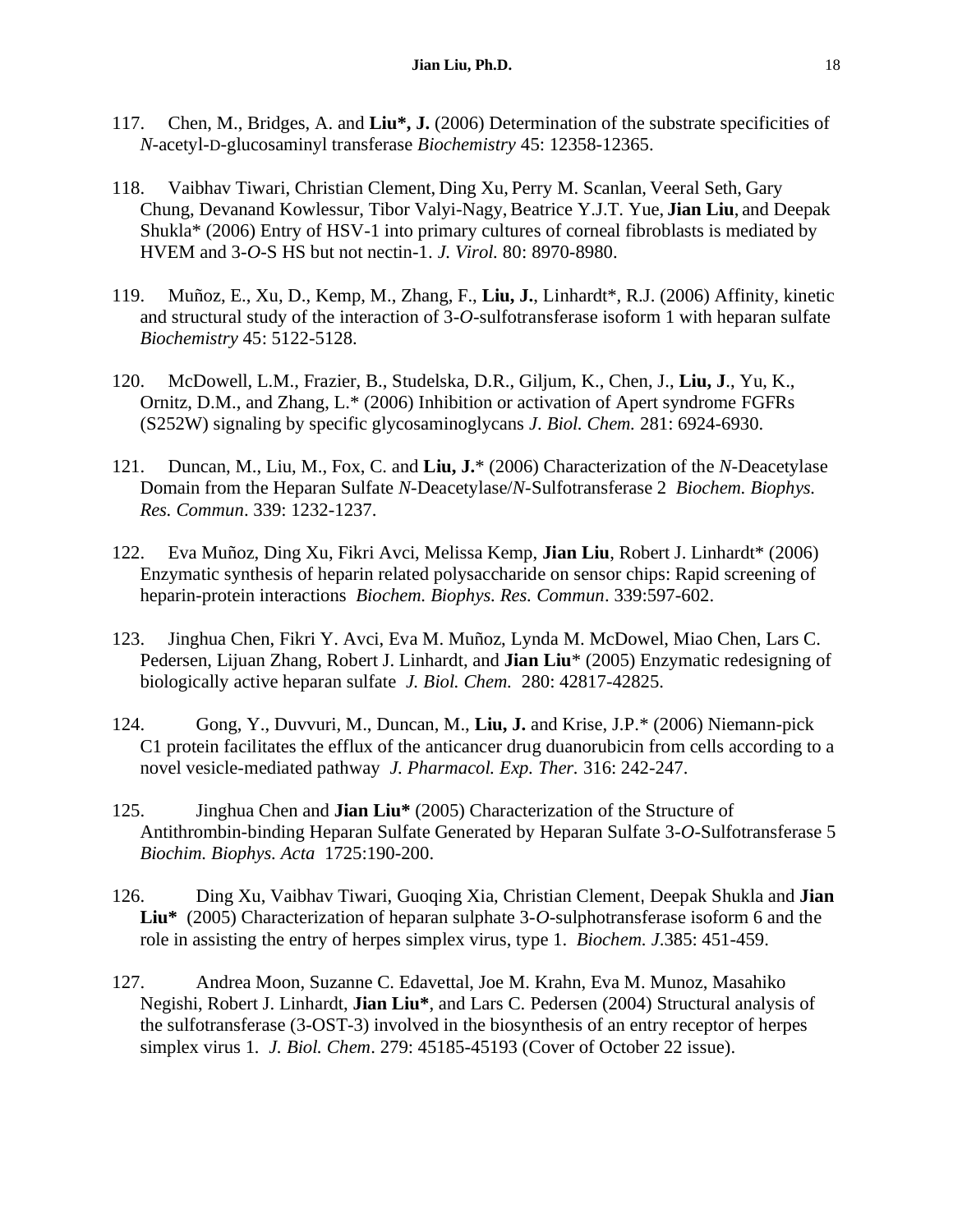- 128. Atsuko Negishi, Jinghua Chen, Douglas McCarty, Jude Samulski, **Jian Liu\***, and Richard Superfine\* (2004) Analysis of the interaction of heparan sulfate and adenoassociated virus by atomic force microscopy. *Glycobiology* 14: 969-977.
- 129. Suzanne C. Edavettal, Karen A. Lee, Masahiko Negishi, Robert J. Linhardt, **Jian Liu**\*, and Lars C. Pedersen (2004) Crystal structure and mutational analysis of heparan sulfate 3-*O*-sulfotransferase isoform 1. *J. Biol. Chem*. 279: 25789-25797.
- 130. Suzanne C. Edavettal, Kevin Carrick, Ruchir Shah, Lars C. Pedersen, Alex Tropsha, R. Marshall Pope, and **Jian Liu\*** (2004) A conformational change of heparan sulfate 3-*O*sulfotransferase induced by binding to heparan sulfate. *Biochemistry* 43: 4680 - 4688.
- 131. Vaibhav Tiwari, Christain Clement, Michael B. Duncan, Jinghua Chen, **Jian Liu**, and Deepak Shukla\* (2004) A role of 3-*O*-sulfated heparan sulfate in cell fusion induced by herpes simplex virus type-1. *J. Gen. Virol*. 85: 805-809.
- 132. Michael B. Duncan, Jinghua Chen, Jeffrey Krise and **Jian Liu\*** (2004) The contribution of heparan sulfate 3-*O*-sulfotransferase isoform 5 to the biosynthesis of anticoagulant heparan sulfate. *Biochim. Biophys. Acta* 1671: 34-43.
- 133. Jinghua Chen, Michael B. Duncan, Kevin Carrick, R. Marshall Pope, and **Jian Liu\*** (2003) Biosynthesis of 3-*O*-sulfated heparan sulfate: unique substrate specificity of heparan sulfate 3-*O*-sulfotransferase isoform 5. *Glycobiology* 13: 785-794.
- 134. Guoqing Xia, Jinghua Chen, Vaibhav Tiwari, Wujian Ju, Jing-pin Li, Anders Malmström, Deepak Shukla, **Jian Liu\*** (2002) Heparan sulfate 3-*O*-sulfotransferase isoform 5 generates both an antithrombin-binding site and an entry receptor for herpes simplex virus-1. *J. Biol. Chem*. 277: 37912-37919.
- 135. **Jian Liu\***, Zach Shriver, R. Marshall Pope, Suzanne C. Thorp, Michael B. Duncan, Ronald J. Copeland, Christina S. Raska, Keiichi Yoshida, Roselyn J. Eisenberg, Gary Cohen, Robert J. Linhardt, and Ram Sasisekharan (2002) Characterization of a heparan sulfate octasaccharide that binds to herpes simplex viral type 1 glycoprotein D. *J. Biol. Chem.* 277: 33456-3346.
- 136. Myette JR, Shriver Z, **Liu J**, Venkataraman G, Rosenberg R, Sasisekharan R\* (2002) Expression in *Escherichia coli*, purification and kinetic characterization of human heparan sulfate 3-*O*-sulfotransferase-1. *Biochem. Biophys. Res. Commun.* 290: 1206-1213.
- 137. Marshall Pope, Christina S. Raska, Suzanne C. Thorp and **Jian Liu\*** (2001) Analysis of heparan sulfate oligosaccharides by nanoelectrospray ionization mass spectrometry. *Glycobiology* 11: 505-513.
- 138. Maria Hernaiz, **Jian Liu**, Robert D. Rosenberg, and Robert J. Linhardt (2000) Enzymatic modification of heparan sulfate on a biochip promotes its interaction with antithrombin III. *Biochem. Biophys. Res. Commun.* 276: 292-297.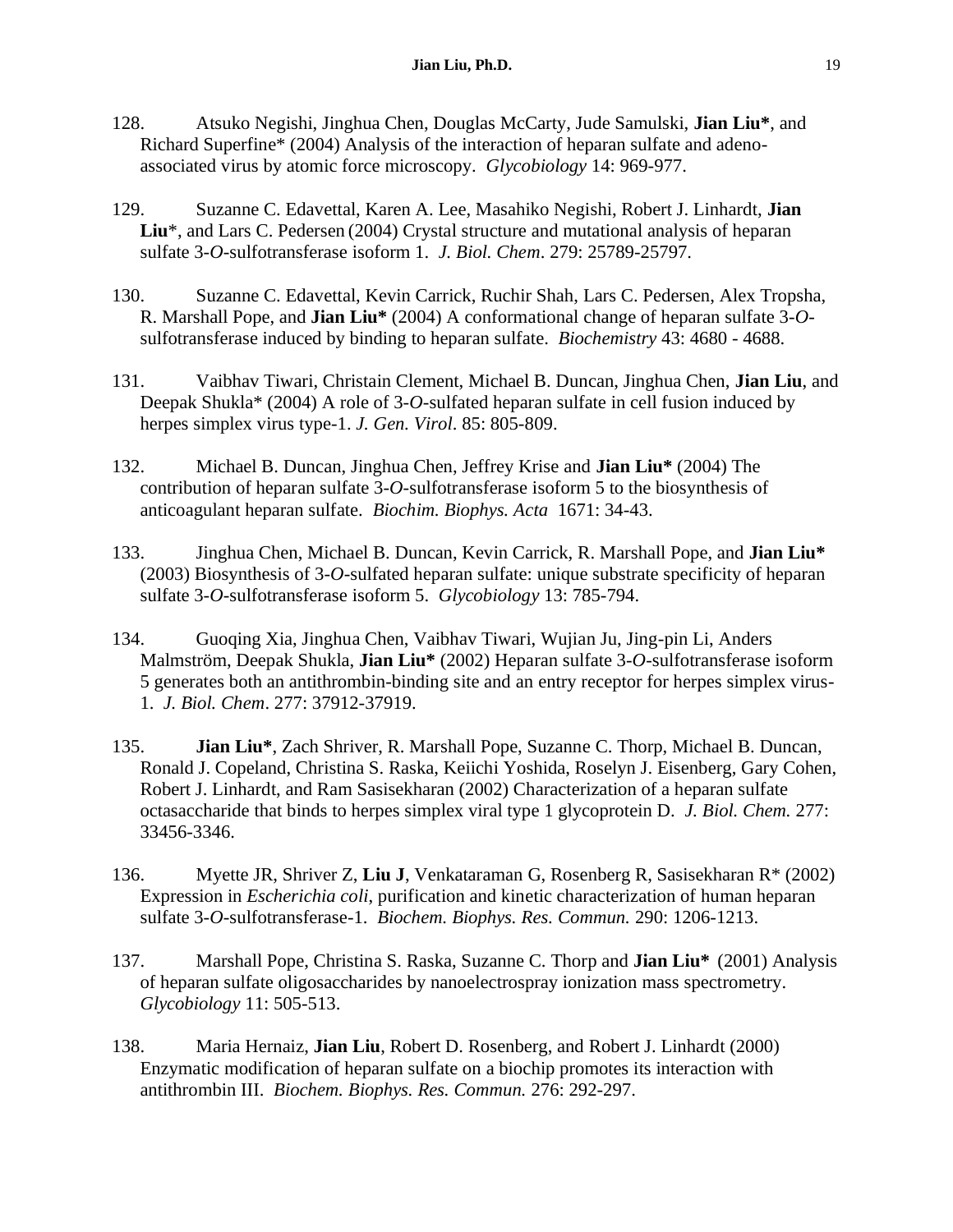- 139. Lijuan Zhang, David L. Beeler, Roger Lawrence, Miroslaw Lech, **Jian Liu**, Joseph C. Davis, Zachary Shriver, Ram Sasisekharan, and Robert D. Rosenberg (2001) 6-O-Sulfotransferase-1 represents a critical enzyme in the anticoagulant heparan sulfate biosynthetic pathway. *J. Biol. Chem.* 276: 42311-42321.
- 140. Deepak Shukla¶, **Jian Liu¶**, Peter Blaiklock, Nicholas W. Shworak, Xiaomei Bai, Jeffrey D. Esko, Gary H. Cohen, Roselyn J. Eisenberg, Robert D. Rosenberg and Patricia G. Spear (1999) A novel role for 3-*O*-sulfated heparan sulfate in herpes simplex virus 1 entry. *Cell* 99: 13-22.(¶Both authors contributed equally to this work.)
- 141. **Jian Liu**, Zach Shriver, Peter Blaiklock, Keiichi Yoshida, Ram Sasisekharan, and Robert D. Rosenberg (1999) Heparan sulfate D-glucosaminyl 3-*O*-sulfotransferase 3A sulfates *N*-unsubstituted glucosamine. *J. Biol. Chem.* 274: 38155-38162.
- 142. **Jian Liu**, Nicholas W. Shworak, Pierre Sinaÿ, John J. Schwartz, Lijuan Zhang, Linda M.S. Fritze and Robert D. Rosenberg (1999) Expression of heparan sulfate D-glucosaminyl 3-*O*-sulfotransferase isoforms reveals novel substrate specificities. *J. Biol. Chem.* 274: 5185- 5192.
- 143. Nicholas W. Shworak, **Jian Liu**, Lorin M. Petros, Neal G. Copeland, Nancy A. Jenkins and Robert D. Rosenberg (1999) Diversity of the extensive heparan sulfate Dglucosaminyl 3-*O*-sulfotransferase (3-OST) multigene family. *J. Biol. Chem.* 274: 5170- 5184.
- 144. Lijuan Zhang, Keiichi Yoshida, **Jian Liu** and Robert D. Rosenberg (1999) Anticoagulant heparan sulfate precursor structures in F9 embryonic carcinoma cells. *J. Biol. Chem.* 274: 5681-5691.
- 145. Masashi Kobayashi, Geetha Sugumaran, **Jian Liu**, Nicholas W. Shworak, Jeremiah E. Silbert, and Robert D. Rosenberg (1999) Molecular cloning and characterization of a human uronyl 2-sulfotransferase that sulfates iduronyl and glucuronyl residues in dermatan/chondroitin sulfate. *J. Biol. Chem.* 274: 10474-10480.
- 146. Lijuan Zhang, John J. Schwartz, Joseph Miller, **Jian Liu**, Linda M.S.Fritze, Nicholas W. Shworak, Robert D. Rosenberg (1998) The retinoic acid and cAMP-dependent upregulation of 3-*O*-sulfotransferase-1 leads to a dramatic augmentation of anticoagulantly active heparan sulfate biosynthesis in F9 embryonal carcinoma cells. *J. Biol. Chem.* 273: 27998-28003.
- 147. Nicholas W. Shworak, **Jian Liu**, Linda M.S. Fritze, John J. Schwartz, Lijuan Zhang, Logear, D. and Robert D. Rosenberg (1997) Molecular cloning and expression of mouse and human cDNAs encoding heparan sulfate D-glucosaminyl 3-*O*-sulfotransferase. *J. Biol. Chem.* 272: 28008-28019.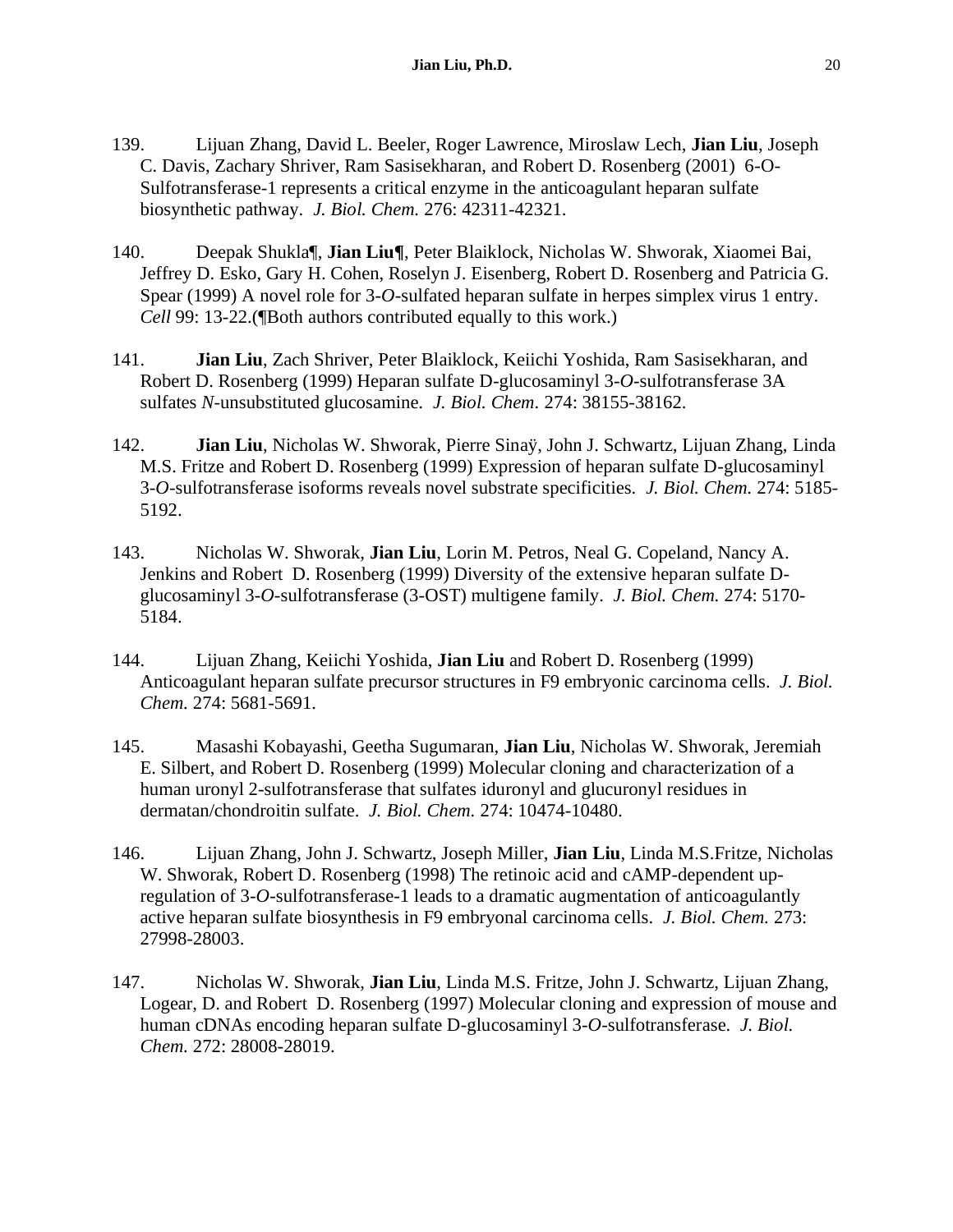- 148. **Jian Liu**, Nicholas W. Shworak, Linda M.S. Fritze, Jay M. Edelberg and Robert D. Rosenberg (1996) Purification of heparan sulfate D-glucosaminyl 3-*O*-sulfotransferase. *J. Biol. Chem.* 271: 27072-27082.
- 149. Nicholas W. Shworak, Linda M.S. Fritze, **Jian Liu**, Lynne D. Butler and Robert D. Rosenberg (1996) Cell-free synthesis of anticoagulant heparan sulfate reveals a limiting converting activity that modifies an excess precursor pool. *J. Biol. Chem.* 271: 27063-27071.
- 150. Ghamartaj Hossein, **Jian Liu** and Ariane I. De Agostini (1996) Characterization and hormonal modulation of anticoagulant heparan sulfate proteoglycans synthesized by rat ovarian granulosa cells. *J. Biol. Chem.* 271: 22090-22099.
- 151. **Jian Liu**, Umesh R. Desai, Xue-Jun Han, Toshihiko Toida and Robert J. Linhardt (1995) Strategy for the sequence analysis of heparin. *Glycobiology* 5: 765-774.
- 152. Sylvia Colliec-Jouault, Nicholas W. Shworak, **Jian Liu**, Ariane I. De Agostini and Robert D. Rosenberg (1994) Characterization of a cell mutant specifically defective in the synthesis of anticoagulantly active heparan sulfate. *J. Biol. Chem.* 271: 24953-24958.
- 153. Nicholas W. Shworak, Motoaki Shirakawa, Sylvia Colliec-Jouault, **Jian Liu**, Richard C. Mulligan, Louis K. Birinyi and Robert D. Rosenberg (1994) Pathway-specific regulation of the biosynthesis of anticoagulantly active heparan sulfate. *J. Biol. Chem.* 269: 24941- 24952.
- 154. Y. S. Kim, **J. Liu**, X.J. Han, A. Pervin and R. J. Linhardt (1994) Analysis of fluorescently labeled sugars by reversed-phase ion-pairing high performance liquid chromatography. *J. Chromatogr. Sci.* 33: 162-167.
- 155. **Jian Liu**, Azra Pervin, Cindy M. Gallo, Umesh R. Desai, Case VanGorp and Robert J. Linhardt (1994) New approaches for the preparation of hydrophobic heparin. *J. Pharmaceut. Sci.* 83: 1034-1039.
- 156. Robert J. Linhardt, Umesh Desai, **Jian Liu**, Debra Hoppensteadt and Jawed Fareed (1994) Low molecular weight dermatan sulfate as an antithrombotic agent: Structure activity relationship studies. *Biochem. Pharmacol.* 47: 1241-1252.
- 157. Kenan Gu, **Jian Liu**, Azra Pervin and Robert J. Linhardt (1993) Comparison of the activity of two chondroitin AC lyases on dermatan sulfate. *Carbohydr. Res.* 244: 369-377.
- 158. Robert J. Linhardt, Ali Al-Hakim, **Jian Liu**, Debra Hoppensteadt, Jawed Fareed, Guiseppe Mascellani, and Pietro Bianchini (1991) Structure features of dermatan sulfates and their relationship to anticoagulant and antithrombotic activities. *Biochem. Pharmacol.* 42: 1609-1619.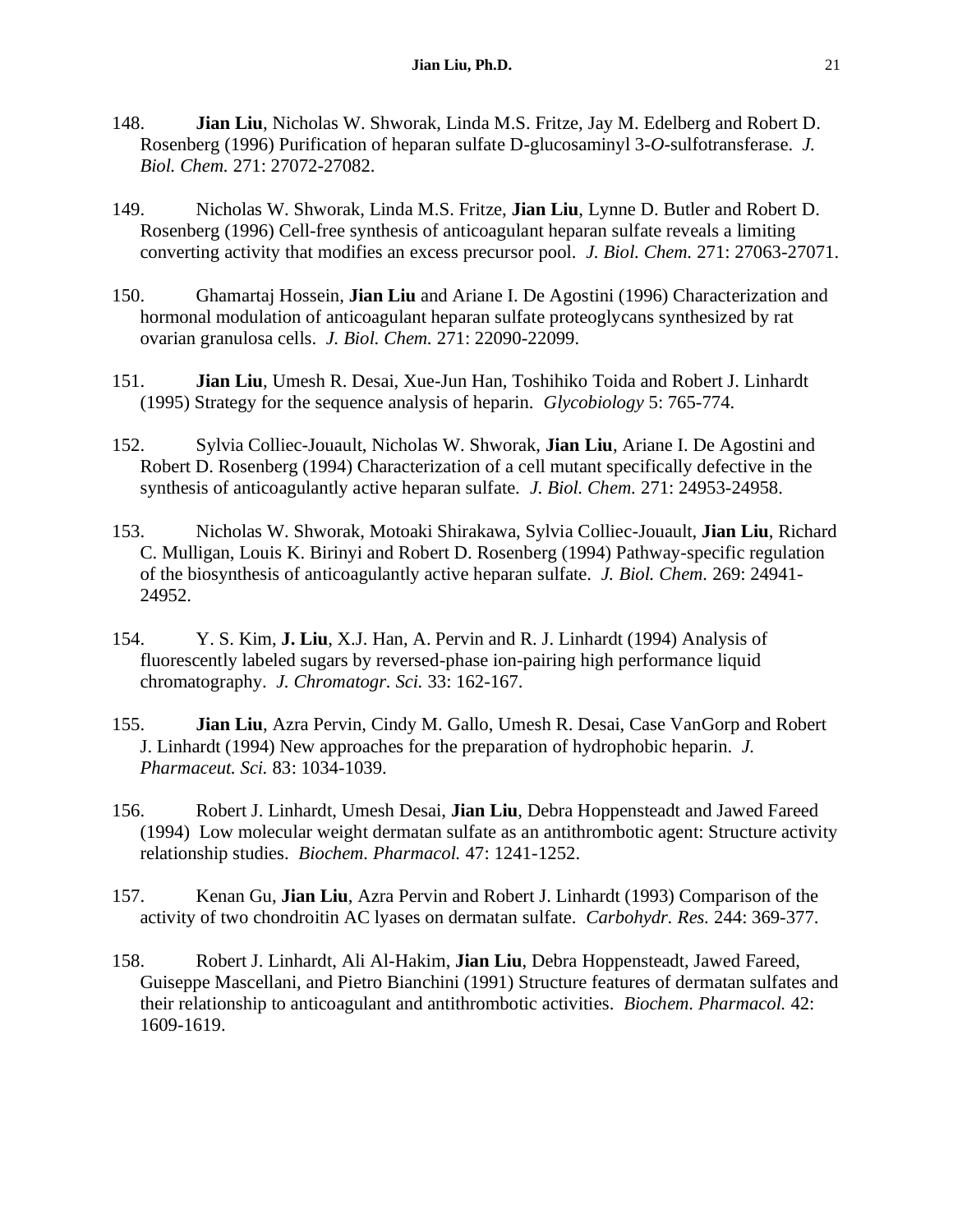- 159. Youhan Xu, **Jian Liu**, Suipo Zhang and Lisheng Liu (1987) The effect of berbamine derivatives on activated  $Ca^{2+}$ -stimulated Mg<sup>2+</sup>-dependent ATPase in erythrocyte membranes. *Biochem. J.* 248: 985-988.
- 160. Fayi Zhang, Yibao Zhang, **Jian Liu** and Xuezhuang Zhao (1986) Ascorbic acid oxidation reaction-kinetics of oxidation by molecular oxygen. *WuliHuaxue Xuebao* 2: 335- 341 (in Chinese).

#### *Peer-reviewed review articles*

- 161. **Liu\*, J** and Pedersen\*, L.C. (2022) Emerging chemical and biochemical tools for studying 3-*O*-sulfated heparan sulfate *Am J Physiol Cell Physiol*, accepted.
- 162. Mah, D., Zhao, J., Liu, X., Zhang, F., **Liu, J**., Wang, L., Linhardt, R. Wang\*, C. (2021) The sulfation code of taupathies: heparan sulfate proteoglycans in the prion like spread of tau pathology *Front. Mol. Biosci*. **8**: 671458. PMID: 34095227; PMCID: [PMC8173255](http://www.ncbi.nlm.nih.gov/pmc/articles/pmc8173255/)
- 163. Wang, Z., Arnold, K., Dhurandhare, V.M., Xu, Y., and **Liu\*, J**. (2021) Investigation of the biological functions of heparan sulfate using a chemoenzymatic synthetic approach. *RSC Chem. Biol*. 2: 702-712. PMID: 34179782; PMCID: [PMC8190904](http://www.ncbi.nlm.nih.gov/pmc/articles/pmc8190904/)
- 164. Arnold, K., Liao, Y-E, **Liu\*, J.** (2020) Potential use of anti-inflammatory synthetic heparan sulfate to attenuate liver damage *Biomedicines* 8: 503. PMID:33207634; PMCID: PMC7697061.
- 165. **Liu\*, J.**, Li, J., Arnold, K., Pawlinski, R., Key\*, N.S. (2020) Using heparin molecules to manage COVID-2019. *Res. Pract. Thromb. Haemost.* 4: 518-523. PMID: 32542212 PMCID: [PMC7264589](http://www.ncbi.nlm.nih.gov/pmc/articles/pmc7264589/)
- 166. Xu\*, D., Arnold, K., **Liu\*, J.** (2018) Using structurally defined oligosaccharides to understand the interactions between proteins and heparan sulfate *Curr. Opin. Struct. Biol.* 50: 155-161.
- 167. Farran, A., Cai, C., Sandoval, M., Xu, Y., **Liu, J**. Hernaiz, M.J., Linhardt\*, R.J. (2015) Green solvents in carbohydrate chemistry: from raw materials to fine chemicals *Chem. Rev*. 115:6811- 53
- 168. Chandarajoti, K., **Liu, J.**, Pawlinski\*, R. (2016) The design and synthesis of new synthetic low-molecular-weight heparins *J. Thromb. Haemost.* 14: 1-11.
	- 169. **Liu\*, J.** and Linhardt, R.J. (2014) Chemoenzymatic synthesis heparan sulfate and heparin *Nat Prod Rep*. 31: 1676-1685.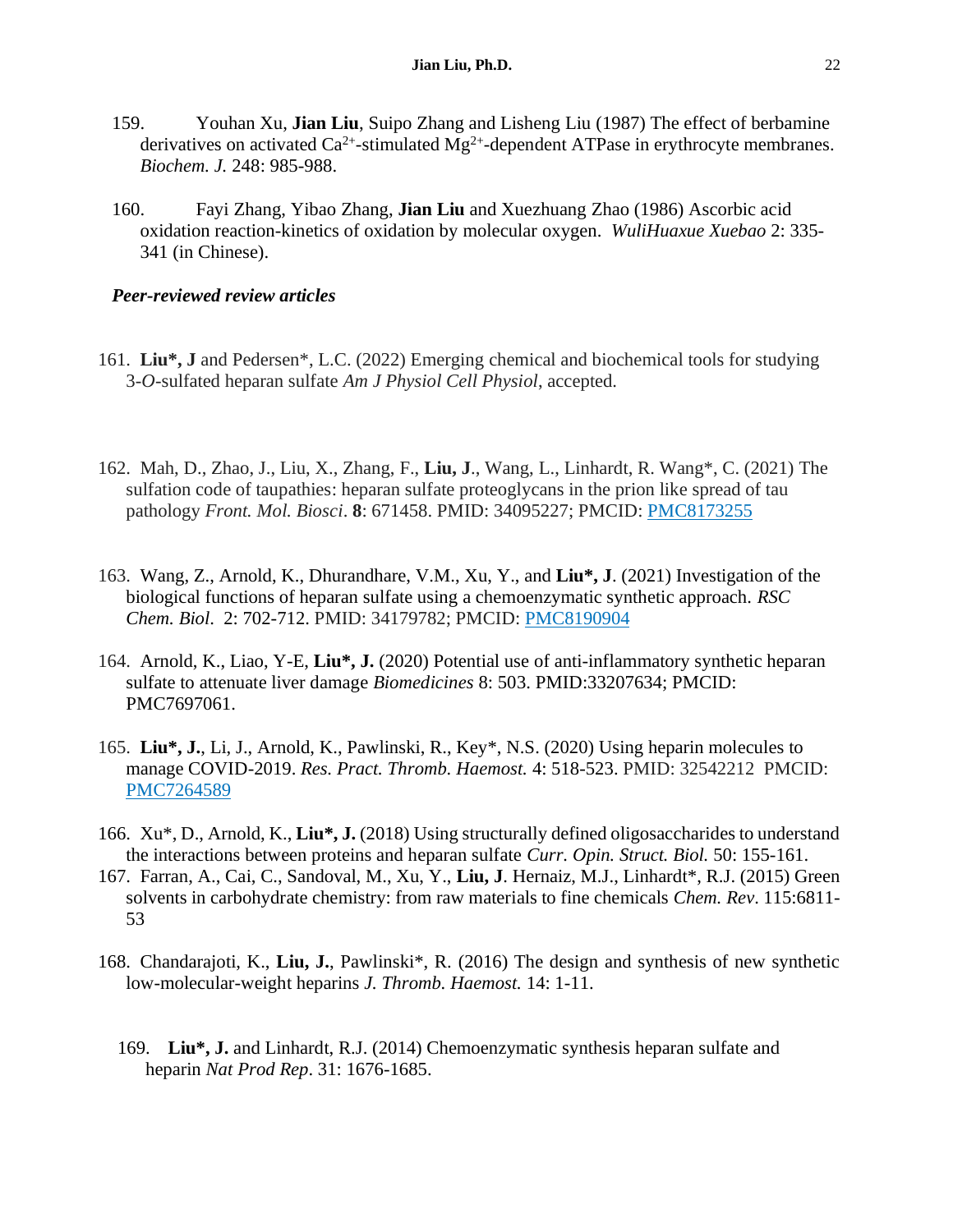- 170. DeAngelis\*, P.L., **Liu, J**. and Linhardt, R.J. (2013) Chemoenzymatic synthesis of glycosaminoglycans: Re-creating, re-modeling, and re-designing nature's longest or most complex carbohydrate chains. *Glycobiology* 23: 764-777.
- 171. Peterson, S.B. and **Liu\*, J.** (2013) Multi-faceted substrate specificity of heparanase. *Matrix Biol.* 32: 223-227.
- 172. Chappell, E.P and **Liu\*, J.** (2013) Use of biosynthetic enzymes in heparin and heparan sulfate synthesis. *Bioorg. Med. Chem*. 21: 4786-4792.
- 173. Paul, P., Suwan, J., **Liu, J**., Dordick, J.S. and Linhardt\*, R.J. (2012) Recent advances in sulfotransferase enzyme activity assays. *Anal Bioanal Chem* 403: 1491-1500.
- 174. **Liu, J.**, Moon, A.F., Sheng, J. and Pedersen\*, L.C. (2012) Understanding the substrate specificity of the heparan sulfate sulfotransferases by a combined synthetic crystallographic approach. *Curr Opin Struct Biol* 22: 550-557.
- 175. Li, P., Sheng, J., Liu, Y., Li, J., **Liu\*, J.** and Wang\*, F. (2013) Heprosan-derived heparan sulfate/heparin-like compounds: One kind of potential therapeutic agents *Med. Res. Rev.* 33:665-692.
- 176. Linhardt\*, R.J. and **Liu, J.** (2012) Synthetic heparin *Curr Opin Pharmacol*. 12:217-219.
- 177. Zhou, X., O'Leary, T., Xu, Y., Sheng, J. and **Liu\*, J.** (2012) Chemoenzymatic synthesis of heparin and heparan sulfate. *Biocatalys. Biotransf.* 30:296-308.
- 178. Laremore TN, Zhang F, Dordick JS, **Liu J**, Linhardt RJ.\* (2009) Recent progress and applications in glycosaminoglycan and heparin research *Curr Opin Chem Biol* 13:633-40.
- 179. Sherket Peterson, Amber Frick, **Jian Liu**\* (2009) Designing of biologically active heparan sulfate and heparin using an enzyme-based approach *Nat. Prod. Rep.* 26: 610-627.
- 180. Chen, Y., Götte, M., **Liu, J**., and Park, P.W. (2008) Microbial subversion of heparan sulfate proteoglycans *Mol Cells* 26: 415-426.
- 181. Robert J Linhardt\*, Jonathan S. Dordick, Paul DeAngelis, **Jian Liu** (2007) Enzymatic synthesis of glycosaminoglycan heparin *Semin. Thromb. Hemost.* 33: 453-465.
- 182. **Jian Liu\*** and Lars C. Pedersen (2007) Anticoagulant heparan sulfate: Structural specificity and biosynthesis. *Appl. Microbiol. Biotechnol.* 74:263-272.
- 183. **Jian Liu\*** and Suzanne C. Thorp (2001) Cell surface heparan sulfate and the roles in assisting viral infections. *Med. Res. Rev.* 22:1-25.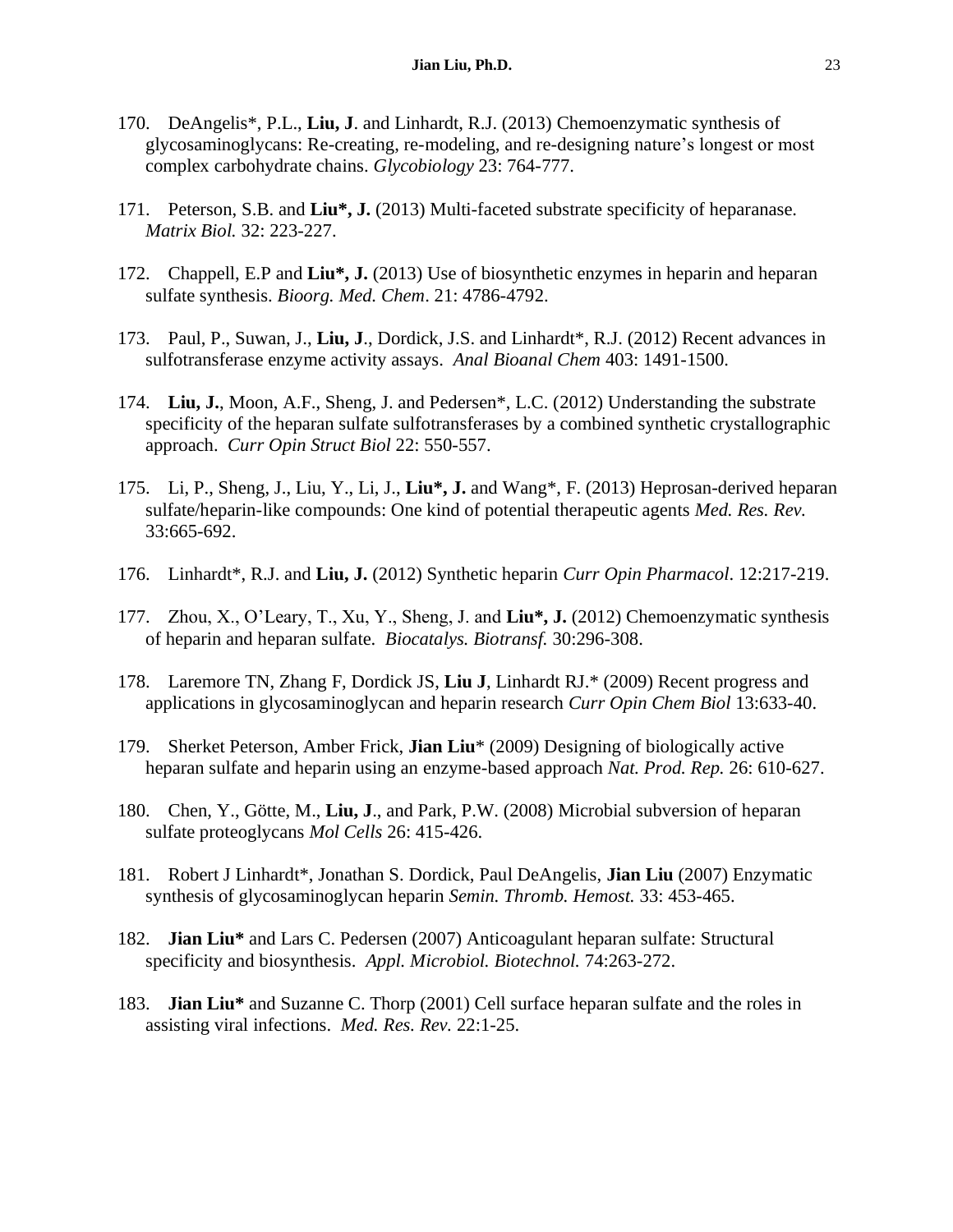- 184. Robert D. Rosenberg\*, Nicholas W. Shworak, **Jian Liu**, John J. Schwartz, and Lijuan Zhang (1997) Heparan sulfate proteoglycans of the cardiovascular system: specific structures emerge but how is synthesis regulated? *J. Clin. Invest.* 99: 2062-2070.
- 185. Robert J. Linhardt\*, **Jian Liu** and Xue-jun Han (1993) Mapping and sequencing of oligosaccharides by electrophoresis. *Trends Glycosci. Glycotechnol.* 5: 181-192.

#### *Refereed book chapters*

- 186.Jine Li, Rylee Wander, Yongmei Xu and **Jian Liu**\* Enzyme-Based Methods to Synthesize Homogeneous Glycosaminoglycan Oligosaccharides, 2021. In: Barchi, Jr., Joseph (ed.), Comprehensive Glycoscience, 2nd edition. vol. [2], pp. 706-714. Oxford: Elsevier.
- 187.Prestegard, J.H., **Liu** J., Widmalm, G. Oligosaccharides and Polysaccharides **(**Varki A, Cummings RD, Esko JD, Stanley P, Hart GW, Aebi M, Darvill AG, Kinoshita T, Packer NH, **Prestegard** JH, Schnaar RL, Seeberger PH, editors.) Essentials of Glycobiology. 3rd edition. Cold Spring Harbor (NY) (2017): Cold Spring Harbor Laboratory Press; 2015-2017. Chapter 3
- 188.Tim O'Leary and **Jian Liu**\* (2012) Uronyl 2-*O*-sulfotransferase in *Handbook of Glycosyltransferases and Their Related Genes* (N. Taniguchi and M. Fukuda Eds.) Springer-Verlag, Tokyo, in press.
- 189.Tim O'Leary and **Jian Liu**\* (2012) Heparan sulfate D-glucosaminyl 3-*O*-sulfotransferase in *Handbook of Glycosyltransferases and Their Related Genes* (N. Taniguchi and M. Fukuda Eds.) Springer-Verlag, Tokyo, in press
- 190.Renpeng Liu and **Jian Liu**\* (2010) Enzymatic synthesis of heparin, in *Sustainable Biotechnology-Sources of Renewable Energy* (O.V. Sigh and S.P. Harrey Eds.), in press.
- 191.Courtney L. Jones, Ding Xu and **Jian Liu**\* (2010) Structure, Biosynthesis and Function of Glycosaminoglycans, in "Carbohydrates, Nucleosides, & Nucleic Acids" (C.H. Wong and G.P. Wang, eds), *Comprehensive Natural Products Chemistry II* series (L. Mendor and H.-W. Liu, editor in-chief) Vol 6, in press.
- 192.Fikri Y. Avci, Paul L. DeAngelis, **Jian Liu**, and Robert J. Linhardt\* (2007) Enzymatic synthesis of glycosaminoglycans: improving on nature, in *Frontiers in Carbohydrate Chemistry*, pp 253-284.
- 193.**Jian Liu**\* and Robert D. Rosenberg (2001) Heparan sulfate D-glucosaminyl 3-*O*sulfotransferase, in *Handbook of Glycosyltransferases and Their Related Genes* (N. Taniguchi and M. Fukuda Eds.) Springer-Verlag, Tokyo pp 475-483. (Book Chapter)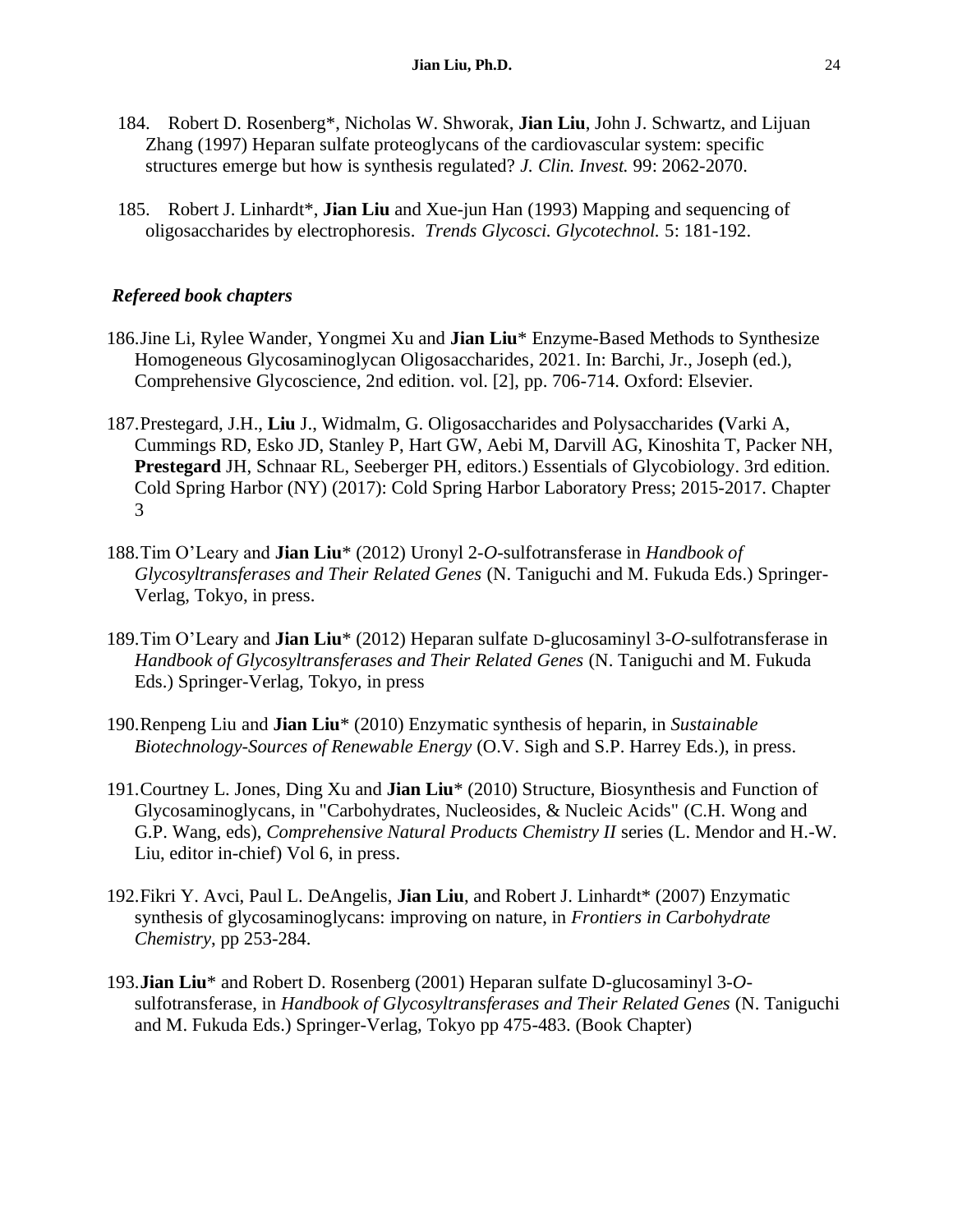194.Robert J. Linhardt\*, Ali Al-Hakim and **Jian Liu** (1991) Acidic polysaccharides: Their modification and potential uses, in *Biotechnology and Polymers* (C. G. Gebelein Ed.) Plenum Press, New York, 155-165. (Book Chapter)

### **Patents:**

- 1. Robert D. Rosenberg, Nicolas W. Shworak, **Jian Liu**, Linda M.S. Fritze, John J. Schwartz, and Lijuan Zhang Heparan sulfate D-glucosaminyl 3-*O*-sulfotransferases, and uses therefor, **US Patent 6,861,254 B1**.
- 2. **Jian Liu,** Guoqing Xia, Jinghua Chen, , Mike Duncan, Anders Mamlström, Deepak Shukla, Vaibhav Tiwari Heparan sulfate 3-*O*-sulfotransferase Isoform 5 generates both an antithrombin-binding site and an entry receptor for herpes simplex virus-1, US patent **20060165673 (7,531,338)**.
- 3. **Jian Liu**, Jinghua Chen, Robert J. Linhardt, Fikri Y. Avci, and Eva M. Munoz Enzymatic synthesis of sulfated polysaccharides, US Patent **20090197308 (US patent serial #11/920,319)**.
- 4. **Jian Liu**, Jinghua Chen, Courtney Jones, Yongmei Xu Enzymatic synthesis of sulfated polysaccharides without iduronic acid residues, US Patent **20090035787. (US patent serial # 12/178,434)**
- 5. **Jian Liu** and Yongmei Xu Chemoenzymatic synthesis of homogeneous ultra-low molecular weight heparins, **US patent serial # 61/426,921.**
- 6. Stavros Garantziotis, John W. Hollingsworth, Bryan P. Toole, and **Jian Liu** Use of antagonists of hyaluronan signaling, US Patent (**US 9,717,752B2**), date of patent: August 1, 2017.
- 7. **Jian Liu**, Yongmei Xu, Edward Harris and Robert Linhardt Reversible heparin molecules and methods of making and using the same, US Patent (**US 9,951,149B2**), date of patent: April 24, 2018.
- 8. **Jian Liu**, Zhangjie Wang, Po-Hung Hsieh and Yongmei Xu SHORT ACTING SYNTHETIC HEPARIN, US patent application # US **[62/469,643](https://apps2.research.unc.edu/blue/index.cfm?event=technology.technology.techDetail§ion=Related%20IP&tech_id=3530&edit=patent&patent_tech_id=8505)**
- 9. **Jian Liu**, Jine Li and Guowei Su ENZYMATIC SYNTHESIS OF CHONDROITIN SULFATE, US patent application # **US 62/528,243**.
- 10. **Jian Liu**, Katelyn Arnold, Yongmei Xu, Rafal Pawlinski, and Ding Xu SULFATED OLIGOSACCHARIDES HAVING ANTI-INFLAMMATORY ACTIVITY, US patent application **US 62/581,443.**

## **INVITED LECTURES**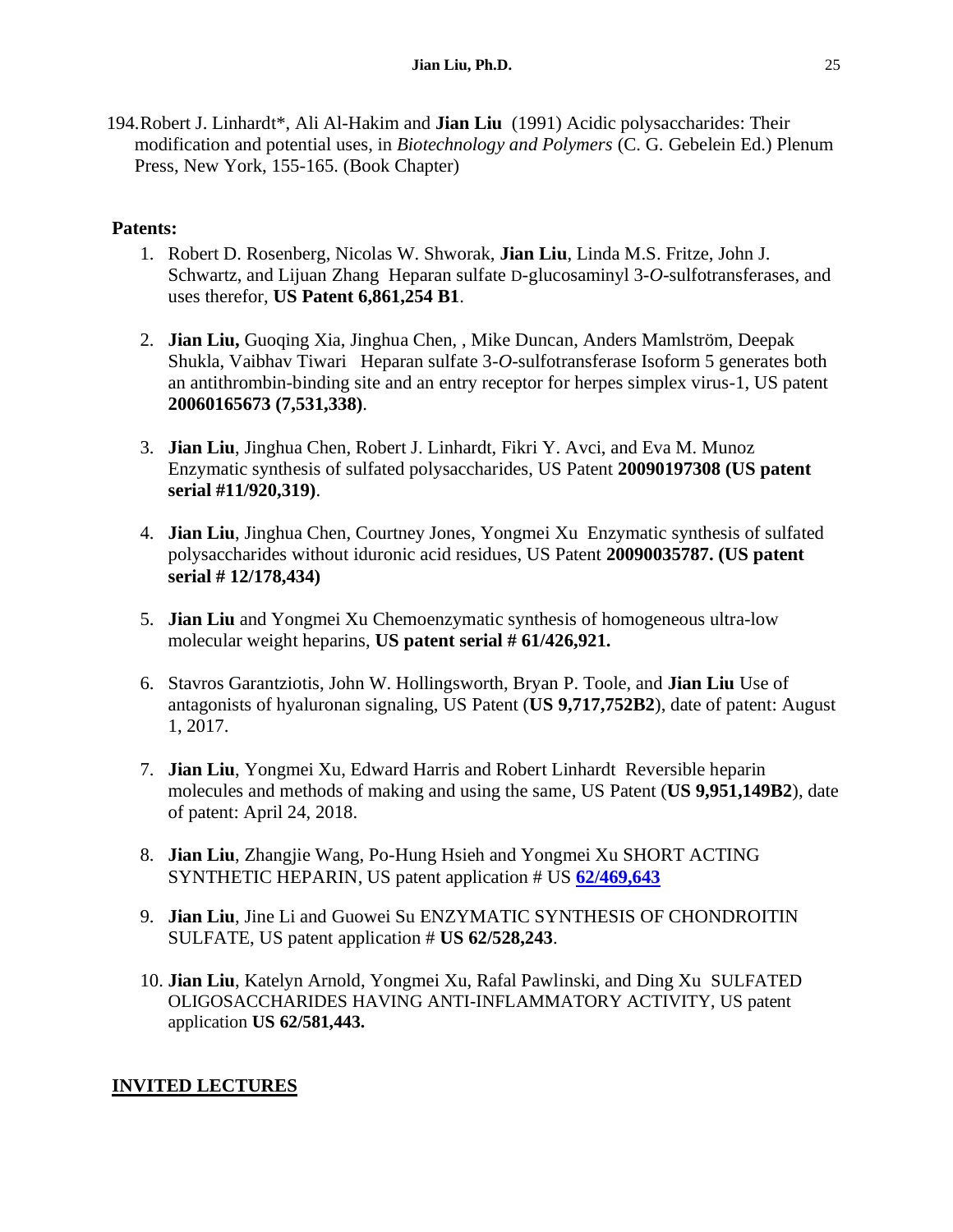- 1. Frontiers in carbohydrate synthesis symposium, virtual meeting, January 29-30, 2021, National Institutes of Health (Served as a member of discussion panel).
- 2. The biology of glycosaminoglycans in health & diseases, virtual meeting, September 18, 2020, National Institutes of Health.
- 3. NIH Common fund Glycoscience conference, virtual meeting, June 16-17, 2020, National Institutes of Health.
- 4. 25th International Symposium on Glycoconjugates, Milan, Italy, August, 2019
- 5. University of Maryland, MD, USA, September 2019.
- 6. Huanan Chinese Medical University, China, June, 2019.
- 7. American Association for the Study of Liver Diseases (AASLD) annual meeting, Nov 9-13, 2018, San Francisco, CA.
- 8. Gordon Research Conference on metals in medicine, Andover, NH, June 25, 2018. (The lecture was delivered by Katelyn Arnold)
- 9. GlycoT 2018, the 11<sup>th</sup> International Symposium on Glycosyltransferases, Oingdao, China, June 19-23, 2018.
- 10. Prince of Songkla University, Hat-Yai, Thailand, September 2018.
- 11. University of Nottingham, UK, December 2017.
- 12. ACS Southeastern regional meeting, Charlotte, NC, November 2017.
- 13. Gordon Research Conference on Carbohydrates, June, 2017.
- 14. Department of Biochemistry, University of Nebraska at Lincoln, Feb 22, 2017. Title "Developing a chemoenzymatic method to prepare carbohydrate-based medicines".
- 15. Department of Chemistry, University of New Mexico, January 20, 2017. Title "Developing a chemoenzymatic approach to prepare carbohydrate-based medicines".
- 16. Heparin Centennial Symposium, Oct 28-29, 2016, Loyola University. Title: "Using a synthetic approach to probe the structure and function relationship of heparin."
- 17. Heparin's centenary, September 14, 2016, Milan Italy. Title "Chemoenzymatic synthesis of low-molecular weight heparins".
- 18. University of Lund, May 25, 2016, Lund, Sweden. Title "Chemoenzymatic synthesis of lowmolecular weight heparins".
- 19. 5<sup>th</sup> International Research Conferences on Multiple Hereditary Exostoses, May 19 to 22, 2016, West Palm Beach, Florida. Title "Investigation of the biological function of heparan sulfate using a chemoenzymatic synthetic approach*".*
- 20. University of Louisiana Medical Center, November 2015. Title: "Chemoenzymatic synthesis of low-molecular weight heparins".
- 21. PacifiChem, Honolulu, HI, December 2015. Title: "Developing a chemoenzymatic method to prepare heparins".
- 22. Biochemical Society Focused Meeting/Carbohydrate active enzymes in medicine and biotechnology, August 19-21, University of St. Andrews, UK. Title: "Chemoenzymatic synthesis of heparins".
- 23. University of Liverpool, August 2015. Title: "Chemoenzymatic synthesis of low-molecular weight heparins."
- 24. University of Georgia, April 2015. Title: "Development of carbohydrate-based medicines".
- 25. Blood Research Institute, Milwaukee, WI, April 2015. Title: "Chemoenzymatic design of low-molecular weight heparins".
- 26. Consortium for Functional Glycomics, May 2014. "Developing a chemoenzymatic approach to prepare heparan sulfate", Washington DC.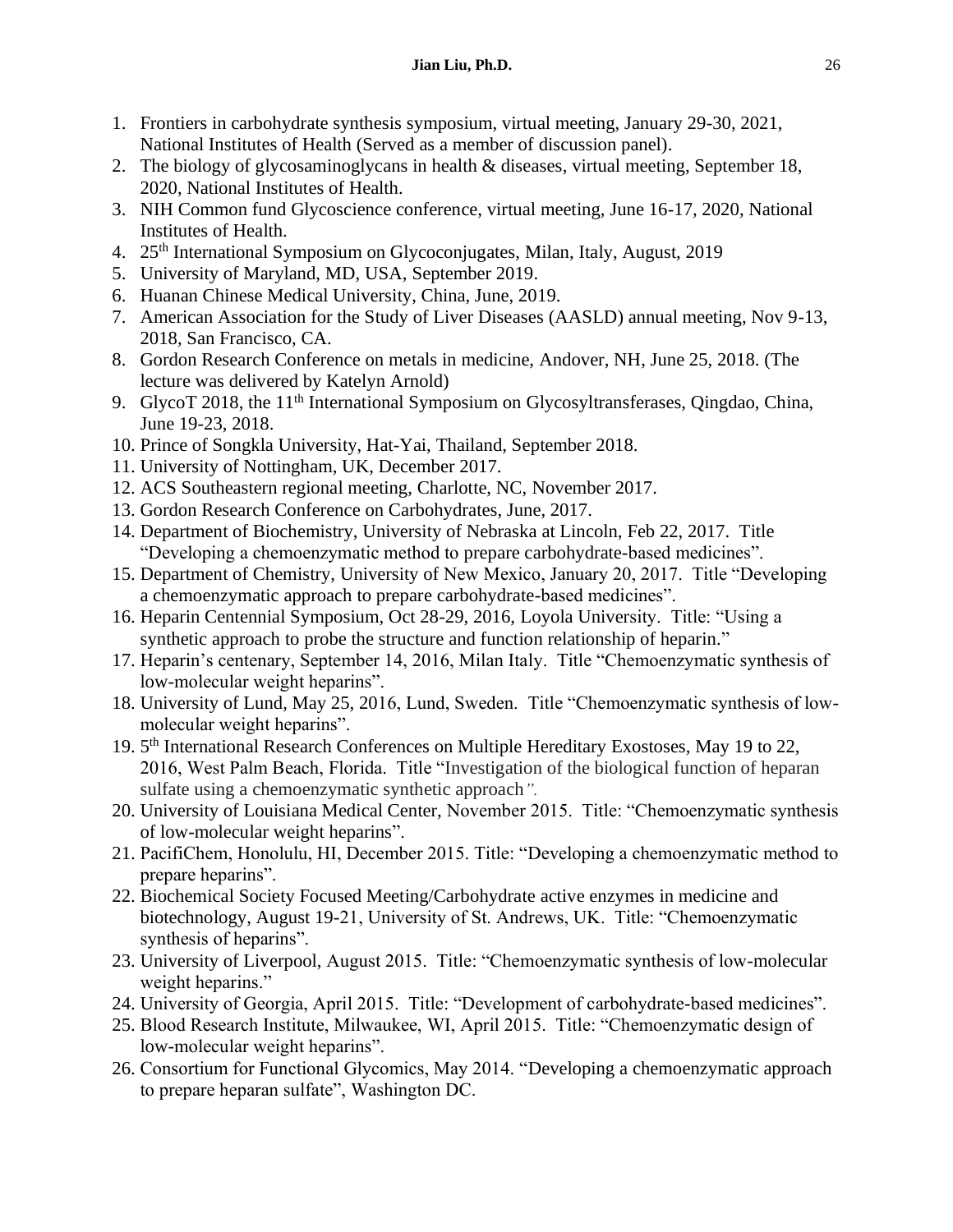- 27. 3<sup>rd</sup> Multistep enzyme catalyzed processes congress, Madrid, Spain, April 2014. Title: "Chemoenzymatic synthesis of low-molecular weight heparins".
- 28. American Chemical Society/Carbohydrate Chemistry Division annual meeting, Dallas, TX, March 2014. Title: "Chemoenzymatic synthesis of low-molecular weight heparins".
- 29. 21st Symposium on glycosaminogylans, Loveno, Lake Como, Italy, September 2013. "Design of homogeneous low-molecular heparin with reversible anticoagulant activity".
- 30. The 17th European Carbohydrate Symposium, Tel-Aviv, Israel, July 7-11, 2013. Title: "Rationale Design of Homogeneous Low-molecular Weight Heparin".
- 31. 2013 International Symposium on Chemical Glycobiology, Shanghai, China, June 29<sup>th</sup> to July 1<sup>st</sup>, 2013. "Rationale design of homogeneous low molecular weight heparins".
- 32. Glyco22, Dalian, China, June 22<sup>nd</sup> to 28<sup>th</sup>, 2013. "Enzymatic synthesis of heparin and heparan sulfate".
- 33. 20th Symposium on glycosaminogylans, Loveno, Lake Como, Italy, September 2012. "Uncovering the control mechanism for the enzymatic synthesis of heparin".
- 34. Ocean University of China, Qingdao, China, June 2012. Title: "Chemoenzymatic synthesis of heparin".
- 35. Georgia State University, Atlanta, GA, November 2011. Title: "An enzymatic approach to synthesize heparan sulfate glycome".
- 36. 19<sup>th</sup> Symposium on Glycosaminoglycans, Loveno, Lake Como, Italy, September 2011. Title: "Enzymatic synthesis of heparin and heparan sulfate".
- 37. 7<sup>th</sup> Canadian National Carbohydrate Symposium, Banff, Canada, May 2011. Title: "Enzymatic synthesis of heparin and ultra-low molecular weight heparins".
- 38. 9<sup>th</sup> Carbohydrate Bioengineering Meeting (Keynote speaker), Lisbon, Portugal, May, 2011. "Enzymatic synthesis of heparin and ultra-low molecular weight heparins".
- 39. University of Alabama, Birmingham, AL, January 2011. Title: "Developing a chemoenzymatic approach to synthesize heparan sulfate".
- 40. Academia Sinica, Taiwan, December 2010. Title: "Enzymatic synthesis of heparin and heparan sulfate".
- 41. American Chemical Society/Carbohydrate Chemistry Division annual meeting, Boston, MA, August 2010. Title: "Developing an enzymatic approach to synthesize heparan sulfate".
- 42. International Carbohydrate Symposium Satellite meeti1ng, Taipei, Taiwan, July 2010. Title: "Developing an enzymatic approach to synthesize heparan sulfate oligosaccharides".
- 43. Shangdon University, Jinan, China, September, 2009. Title: "An enzymatic approach to synthesize heparin".
- 44. Jiangnan University, Wuxi, China, April 2009. Title: "Developing an enzymatic approach to synthesize polysaccharide-based therapeutics".
- 45. University of Georgia, Athens, GA, September, 2008. Title: "Enzymatic synthesis of heparan sulfate".
- 46. Chinese Glycobiology conference, Jinan, China, July, 2008. Title: "Developing an enzymatic approach to synthesize heparin-based drugs". (Keynote speaker)
- 47. University of California at Davis, Davis, CA, April, 2008. Title: "An enzymatic approach to design polysaccharides drugs".
- 48. University of Toledo, Toledo, OH, March, 2008. Title: " Using a glycomics approach to develop polysaccharide-based drugs".
- 49. National Institute of Environmental Health Sciences, LSB retreat, September, 2007. Title: " Using a glycomics approach to develop polysaccharide-based drugs".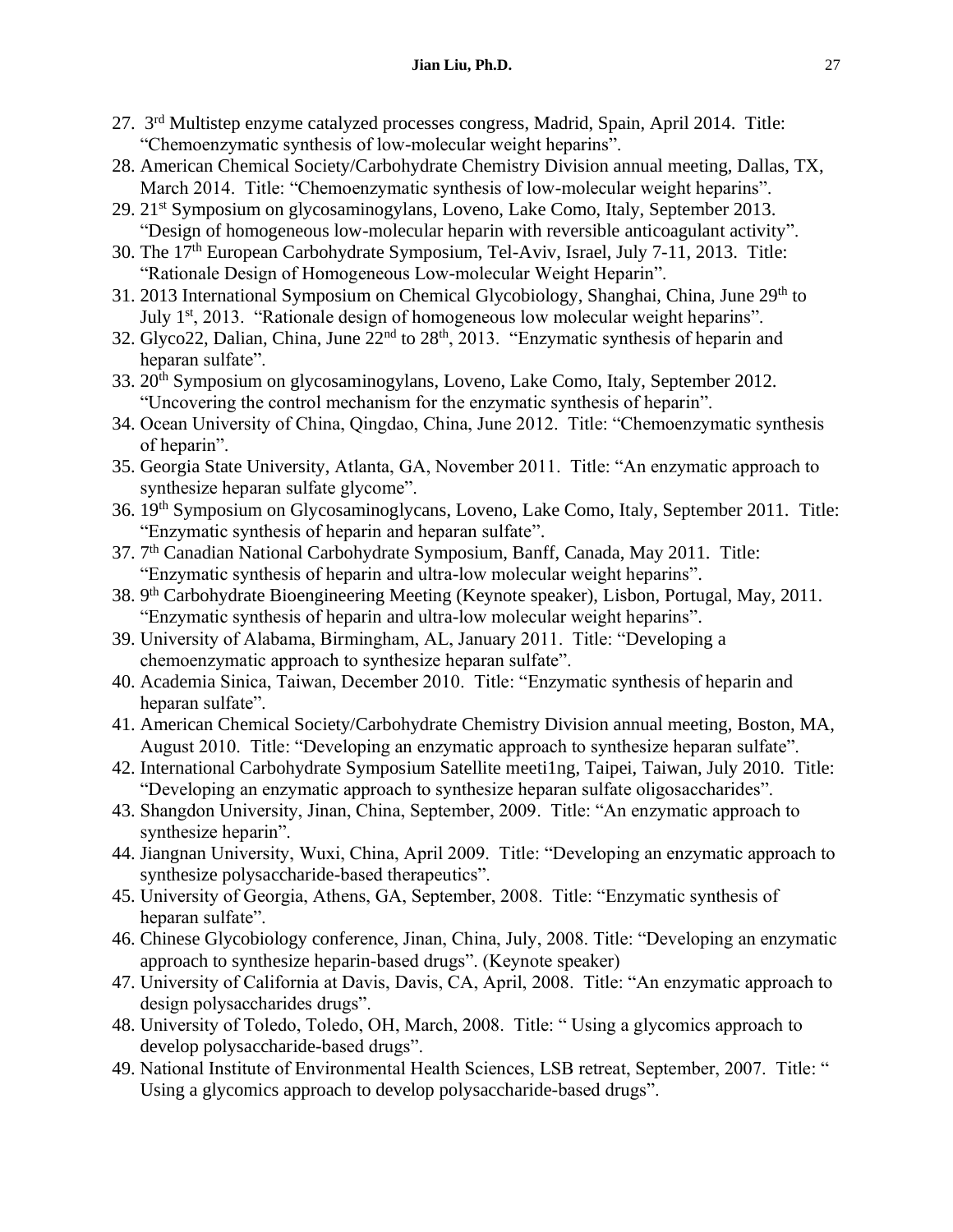- 50. Tsin Hua University, Taiwan, April, 2007. Title: "An enzymatic approach to synthesize heparan sulfate with specific functions".
- 51. Ohio State University, Columbus, Ohio, October 2006. Title: "Enzymatic synthesis of anticoagulant heparan sulfate".
- 52. University of Illinois at Chicago, Chicago, Illinois, September 2006. Title: "Heparan sulfate: The roles in regulating blood coagulation and assisting viral infections".
- 53. University of Iowa, Iowa City, IA, February 2006. Title: "Enzymatic synthesis of anticoagulant drugs".
- 54. University of Illinois at Chicago, Chicago, Illinois, September 2004. Title: "Investigation of the structural and functional relationship of heparan sulfate".
- 55. University of Arkansas, Little Rock, Arkansas, April 2004. Title: "The biological functions and the fine structures of heparan sulfate".
- 56. Rensselaer Polytechnic Institute, Troy, New York, October 2003. Title: "Heparan sulfate: from an anticoagulant to a viral receptor".
- 57. Georgia State University, Atlanta, Georgia, October 2003. Title: "Cell surface heparan sulfate: from an anticoagulant to a viral receptor."
- 58. Virginia Commonwealth University, Richmond, Virginia, May 2002. Title "Specificity of heparan sulfate in assisting herpes simplex viral infection".
- 59. American Association for Pharmaceutical Sciences, Denver, Colorado, October 2001. Title " Heparan sulfate: a potential new receptor for gene delivery".
- 60. National Institute of Environmental Health Science, Research Triangle Park, April 2001. Title " The role of heparan sulfate in assisting viral infections".

# *Oral Presentations at Professional Meetings*

- 1. 244th American Chemical Society National Meeting, Philadelphia, PA, Aug 2012. Title: "Uncovering a biphasic catalytic mode of C5-epimerase for the biosynthesis of heparan sulfate".
- 2. US Pharmacopeia 5<sup>th</sup> Workshop on the characterization of heparin products, Rockville, MD, Aug 2012. Title: "Chemoenzymatic synthesis of homogeneous ultra-low molecular weight heparins".
- 3. Annual meeting for the Society for Industrial Microbiology, Washington, DC, Aug 2012. Title: "Chemoenzymatic synthesis of homogeneous ultra-low and low molecular weight heparins".
- 4. Proteoglycan Gordon Conference, Andover, NH, July 2012. Title: Understanding the control mechanism for the enzymatic synthesis of heparin.
- 5. 2<sup>nd</sup> International Conference on Drug Discovery & Therapy, Dubai, UAE, February, 2010. Title: "An enzymatic approach to synthesize heparin".
- 6. Carbohydrates Gordon Conference, Tilton, NH, June 2009. Title: "Enzymatic synthesis of heparan sulfate and heparin".
- 7. 67th Harden Conference, Cambridge, UK, March 2009. Title: "Developing an enzymatic approach to synthesize heparan sulfate".
- 8. Glycobiology Gordon Conference, Ventura, CA, January 2009. Title: "Engineering sulfotransferases to modify heparan sulfate".
- 9. Ehrlich II International Conference, Nurenberg, Germany, October 2008. Title: An enzymatic approach for developing heparan sulfate-based drugs".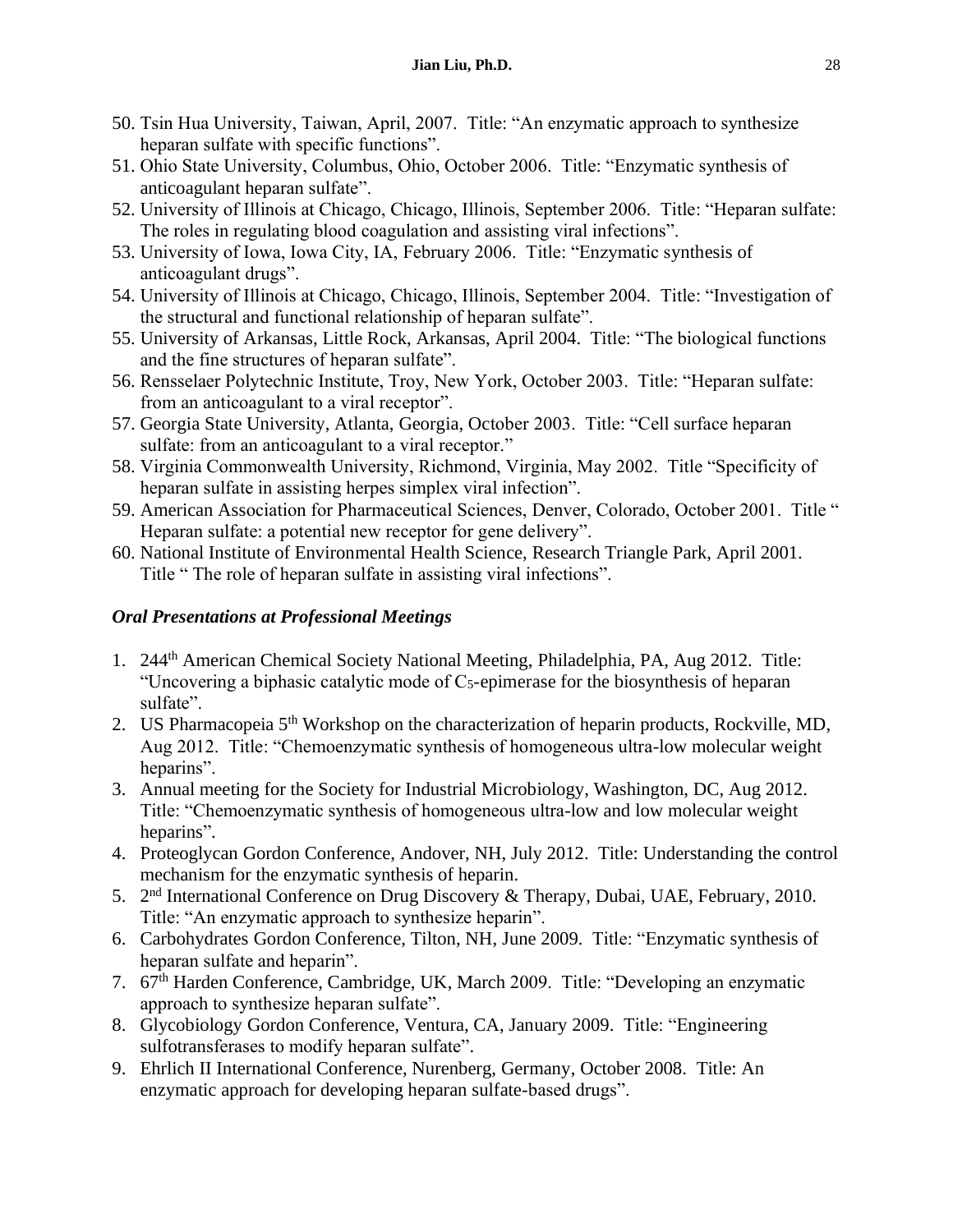- 10. Rensselaer Nanotechnology in Glycomics Symposium, Troy, NY, July 2008. Title: "Enzymatic synthesis of heparan sulfate and heparin".
- 11. Carbohydrate Gordon Conference, Tilton, NH, July 2007. Title: "Engineering the specificity of sulfotransferases to synthesize specific heparan sulfate structures".
- 12. Rensselaer Glycomics Symposium, Albany, NY, July 2006. Title: "Enzymatic synthesis of heparan sulfate."
- 13. International Carbohydrate Symposium, Whistler, BC, July 2006. Title: "Enzymatically redesigning of biologically active heparan sulfate."
- 14. Proteoglycan Gordon Conference, Andover, NH, July 2004. Title: "Crystal structure and mutational analysis of heparan sulfate 3-*O*-sulfotransferase isoform 1".
- 15. Proteoglycan Gordon Conference, Andover, NH, July 2002. Title: "Heparan sulfate 3-*O*sulfotransferase isoform 5 generates both an antithrombin-binding site and an entry receptor for herpes simplex virus-1".

# **Previous and Current Fellows/Trainees**

Total number of pre-doctoral and post-doctoral individuals sponsored *in the past* = **22**

- 1. **J. Chen, PhD** (postdoctoral fellow, 2001-2005) is now a professor at Jiangnan University, China.
- 2. **S. C. Edavettal, PhD** (PhD graduate student, 2000-2004) is now a senior scientist at Merck Inc., West Point, PA.
- 3 **M.B. Duncan, PhD** (PhD graduate student, 2001-2006) is now an assistant professor of medicine at the Medical College of Georgia, Augusta, GA.
- 4. **R. Copeland, PhD** (PhD graduate student, 2001-2006) is now a postdoc at Johns Hopkins University, Baltimore, MD.
- 5. **D. Xu, PhD** (PhD graduate student, 2002– 2006) is now an assistant professor at the State University of New York at Buffalo. Dr. Xu was supported by a predoctoral fellowship from American Heart Association, MidAtlantic Affiliate.
- 6. **M. Chen**, **PhD** (PhD graduate student, 2003-2008) is now a biostatistician at Yahoo, Co, CA.
- 7. **T. Burch, PhD** (PhD graduate student, 2002-2008) is now a postdoctoral fellow at Eastern Medical College of Virginia, VA.
- 8. **Renpeng Liu**, PhD (PhD graduate student, 2004 -2010) is a postdoctoral fellow New England BioLab, MA.
- 9. **Heather Bethea**, PhD (PhD graduate student, 2004-2010) is now a postdoctoral fellow at the University of North Carolina.
- 10. **Courtney Jones** (PhD graduate student, 2004 to 2011) is now a postdoctoral fellow at North Carolina Central University.
- 11. **Sherket Peterson** (PhD graduate student, 2007 to 2012) is now a postdoctoral fellow at Johns Hopkins University.Dr. Peterson was supported by predoctoral fellowship of Ruth L. Kirschestein Individual National Research Service Award from National Institutes of Health (F31GM090647).
- 12. **Kai Li** (Post-doctoral fellow, 2009 to 2011) is now a scientist at North Carolina State University.
- 13. **Xianxuan Zhou (**Post-doctoral fellow, 2009 to 2012) is a professor in the College of Biotechnology and Food Engineering, Hefei University of Technology, China
- 14. **Juzheng Sheng** (Post-doctoral fellow, 2009 to 2012) is an associate professor in the College of Pharmacy, Shandon University, China.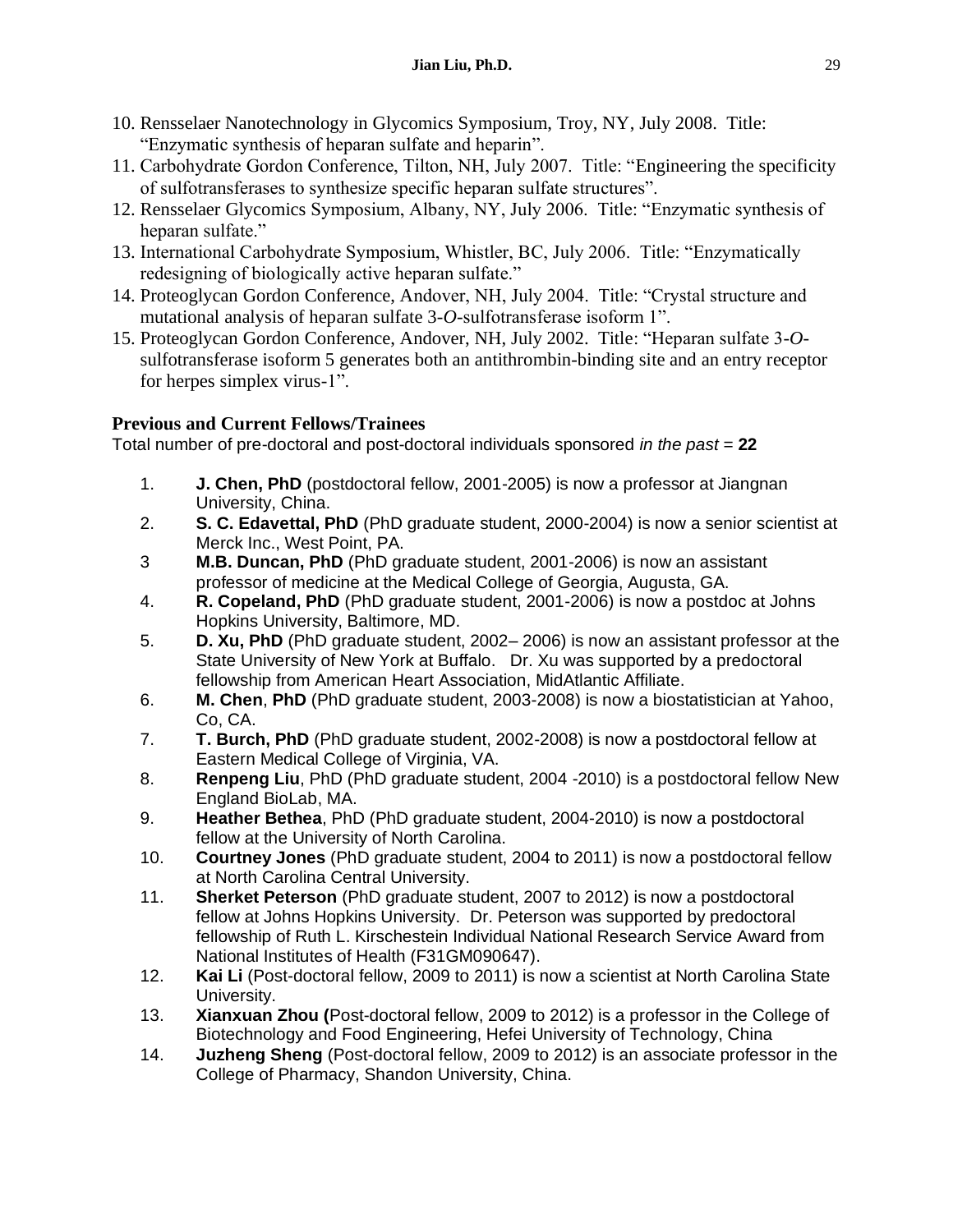- 15. **Ryan Bullis** (PhD student, 2008 to 2013) is current a postdoctoral fellow at the University of North Carolina.
- 16. **Elizabeth Pempe** (PhD student, 2009 to 2013) is now a postdoctoral fellow at the University of North Carolina. Dr. Pempe was supported by predoctoral fellowship of Ruth L. Kirschestein Individual National Research Service Award from National Institutes of Health grant (F31AG040927-01) till 2014.
- 17. **Chunhui Liu, PhD** (Visiting Scholar, 2011 to 2013) is now an associate professor at Shandon University, China.
- 18. **Kasemsiri Chandarajoti** (PhD student, 2009 to 2014) is now a postdoctoral fellow at the University of North Carolina. Dr. Chandorajoti was supported by a predoctoral fellowship from Thai government till 2014.
- 19. **Shuqin Xu, PhD** (Postdoctoral fellow, 2013-2014) is now an assistant professor at Jiangnan University, China.
- 20. **Wenfang Duo, PhD** (Postdoctoral fellow, 2013-2015) is now an associate professor at Jiangnan University, China.
- 21. **Vijay Pagadala, PhD** (Postdoctoral fellow, 2013-2015) is now a principal scientist at Glycan Therapeutics, LLC, USA.
- 22. **Wen Zhou**, **PhD** (Postdoctoral fellow, 2012-2014) is now an associate professor at Shanghai Jiaotong University, China.
- 23. **Tim O'Leary, PHD (**graduate student, 2010-2020) is now a**m** postdoctoral research associate Scripps Research Institute, Florida
- 24. **Po-Hung Hsieh** (graduate student, 2011 to 2016) is now a research fellow in clinic chemistry at the University of Chicago.
- 25. **Zhengjie Wang** (visiting scholar, 2015-present) is now a postdoctoral fellow at the University of North Carolina.
- 26. **Susan Woody** (Pharm D/MS student, 2011-present) is now a student of Medical School, East Carolina University.
- 27. **Jianhong Yang (**visiting scholar, 2015-present) is now an associate professor of Changchow University, China.
- 28. **Wei Liu** (visiting Scholar, 2016-2017) is now an associate professor of China Pharmaceutical University, China.
- 29. **Evangeline Chai** (visiting pharmacy student from University College of London, UK, 2016) is now a Pre-Registration Pharmacist at Sengkang Health, Singapore.
- 30. **Sonja Pocek** (visiting pharmacy student from University of Belgrade, Serbia, 2016) is now a Master of Pharmacy at Special hospital SVETI VID, Serbia.
- 31. **Lin Yi** (visiting scholar 2018-2020, from Soochow University, China) is now a lecturer at Soochow University.
- 32. **Hongtao Zhang** (visiting scholar, 2018-2019 from Jiangnan University, China) is now an associate professor as Jiangnan University.
- 31. **Guowei Su** (postdoctoral fellow, 2016-2020) is now a principal scientist at Glycan Therapeutics, LLC, USA.
- 32. **Truong Pham** (Technician, 2009-2020) is now a protein specialist at Glycan Therapeutics, LLC. USA.
- 33. **Jin Yan** (undergraduate research assistant, 2018-2020) is now a graduate student at University of California at Santa Barbara.
- 34. **Yiyun Pan** (undergraduate research assistant, 2017-2019) is now a research assistant at Harvard University.
- 35. **Maurice Horton**, PhD (graduate student, 2017-2020)

Total number lab members *currently* supported = **10**